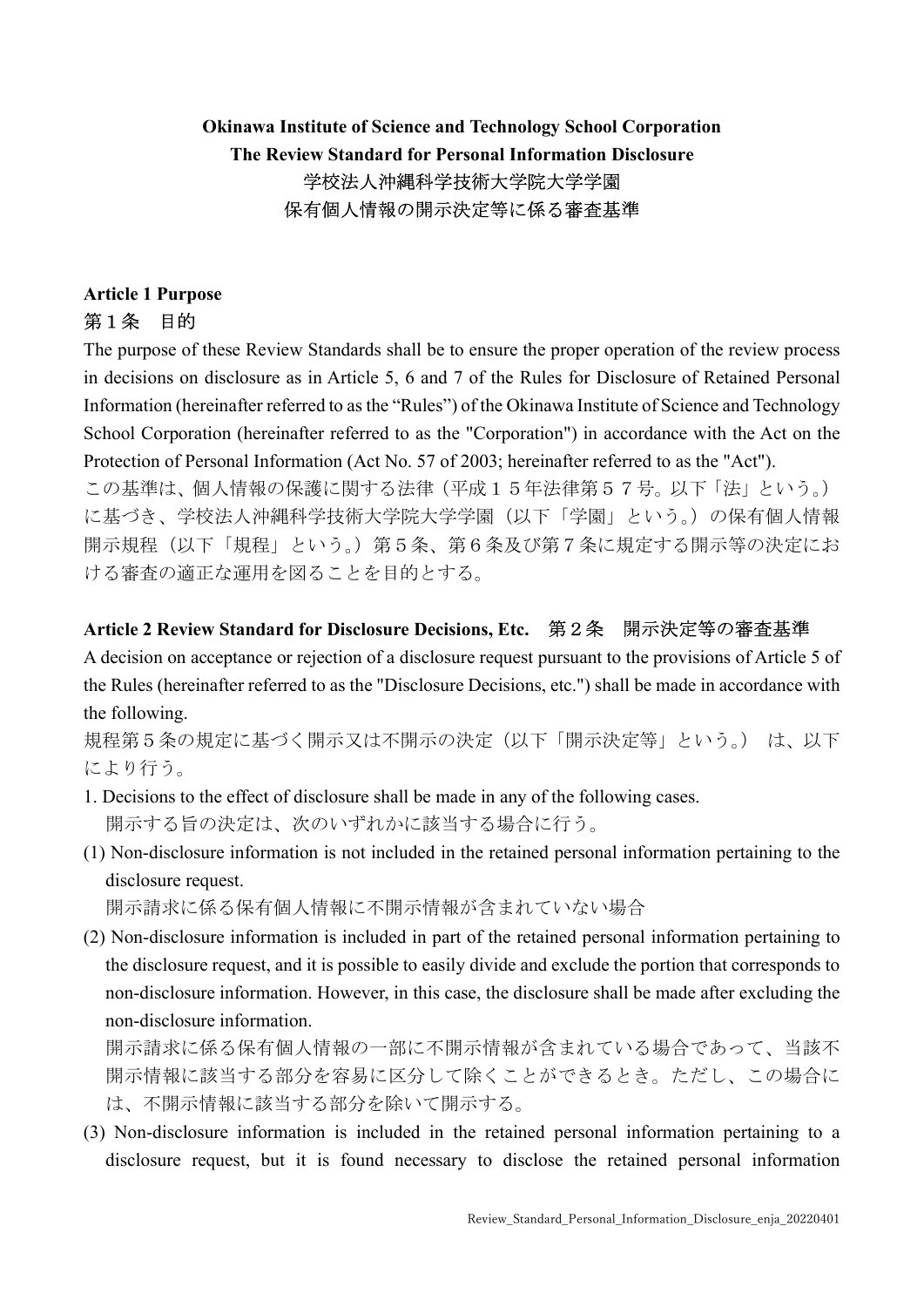specifically in order to protect the rights and interests of individuals.

開示請求に係る保有個人情報に不開示情報が含まれている場合であっても、個人の権利 利益を保護するために特に当該保有個人情報を開示する必要があると認めるとき。

- 2. Decisions to the effect of non-disclosure shall be made in any of the following cases. 開示しない旨の決定は、次のいずれかに該当する場合に行う。
- (1) All retained personal information pertaining to the disclosure request is non-disclosure information (including cases in which non-disclosure information is included in part of the retained personal information pertaining to the disclosure request, but cannot be easily divided and excluded from the other portions).

開示請求に係る保有個人情報すべてが不開示情報に該当する場合(開示請求に係る保有 個人情報の一部に不開示情報が含まれている場合であって、当該不開示情報に該当する 部分を他の部分と容易に区分して除くことができない場合を含む。)

- (2) Non-disclosure information will be disclosed by merely answering whether or not the retained personal information pertaining to a disclosure request exists. 開示請求に係る保有個人情報が存在しているか否かを答えるだけで、不開示情報を開示 することになる場合
- (3) The Corporation does not hold the retained personal information pertaining to the disclosure request, or the matters pertaining to the disclosure request fall under the provisions of Article 122, paragraph 2 of the Act, or are not deemed to be the retained personal information stipulated in Article 2, paragraph 2 of the Act.

開示請求に係る保有個人情報を学園において保有していない場合若しくは開示請求の対 象が法第122条第2項に該当する場合又は法第2条第2項に規定する保有個人情報に 該当しない場合

(4) The information is not subject to requests for disclosure, due to the exemption provisions of laws other than the Act (documents relating to lawsuits, etc.). 法以外の法律における適用除外規定により開示請求の対象外のもの(訴訟に関する書類

等)である場合

(5) There is a deficiency in the matters to be described in the documented disclosure request, as stipulated in the items of Paragraph 1, Article 77 of the Act, or there is a deficiency in the document certifying the individual concerned with the retained personal information pertaining to the disclosure request (or the statutory representative of a minor or an adult ward), as stipulated in Paragraph 2 of the same article, or fees for the disclosure request are not paid. However, if the deficiency may be deemed to be correctable, the disclosure requester shall be, as a general rule, requested to make the necessary correction.

開示請求書に法第77条第1項各号に規定する事項の記載の不備がある場合若しくは同 条第2項に規定する開示請求に係る保有個人情報の本人(未成年又は成年被後見人にあ っては、本人の法定代理人)であることを示す書類に不備がある場合又は開示請求手数料 が納付されていない場合。ただし、当該不備を補正することができると認められる場合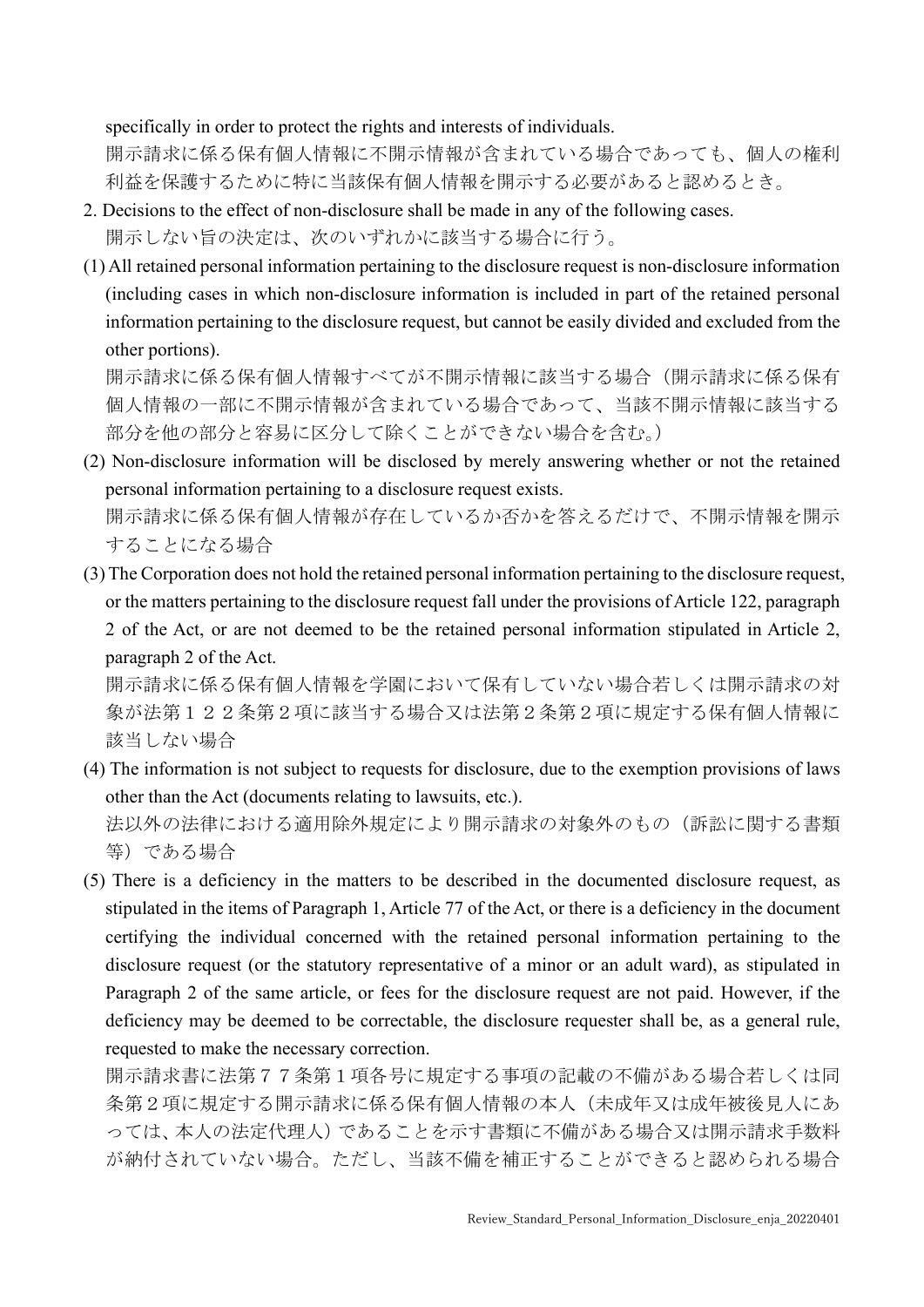は、原則として、開示等請求者に補正を求めるものとする。

(6) The disclosure request is deemed to be an abuse of professional authority. In this case, the decision on whether a particular case is deemed to be an abuse of professional authority shall be based on whether it exceeds a limit approved under socially accepted norms while considering, among other things, the formats of the disclosure request and any inconvenience to the operations of the Corporation if the disclosure request is accepted. A disclosure request in the purpose of which significantly deviates from the intended purposes for information disclosure requests, for example, intentionally causing confusion and stagnation to the operations of the Corporation, etc., shall be deemed an abuse of authority.

開示請求が権利濫用に当たる場合。この場合において、権利濫用に当たるか否かの判断 は、開示請求の態様、開示請求に応じた場合の学園の業務への支障等を勘案し、社会通念 上妥当と認められる範囲を超えるものであるか否かを個別に判断して行う。学園の事務 を混乱又は停滞させることを目的とする等、開示請求権の本来の目的を著しく逸脱する 開示請求は、権利の濫用にあたる。

3. Concerning the preceding two paragraphs, more specifically, decisions on whether the information should be regarded as retained personal information shall be made in accordance with Article 3; decisions on whether the information recorded in the retained personal information pertaining to the disclosure request should be deemed to be the non-disclosure information shall be made in accordance with Article 4; decisions on whether the information should be only partially disclosed shall be made in accordance with Article 5; decisions on whether discretionary disclosure should be made shall be made in accordance with Article 6; and decisions on whether the disclosure request should be refused without making clear existence or non-existence of the retained personal information shall be made in accordance with Article 7.

前2項の判断に当たっては、保有個人情報に該当するかどうかの判断は第3条に、開示請 求に係る保有個人情報に記録されている情報が不開示情報に該当するかどうかの判断は 第4条に、部分開示をすべき場合に該当するかどうかの判断は第5条に、裁量的開示がで きる場合に該当するかどうかの判断は第6条に、保有個人情報の存否を明らかにしない で開示請求を拒否すべき場合に該当するかどうかの判断は第7条に、それぞれよる。

4. Where clear indication of the purpose of use to the individual concerned is likely to cause harm to the rights or interests of the individual concerned or a third party, or hinder the proper execution of the affairs or business conducted by a state organ, etc., the purpose of use of the retained personal information to be disclosed may not need to be notified.

開示する保有個人情報の利用目的については、利用目的を本人に明示することにより、本 人若しくは第三者の権利利益を害するおそれ又は国の機関等が行う事務若しくは事業の 適正な遂行に支障を及ぼすおそれがある場合は、通知することを要しない。

### Article 3 Standard for Determining Whether Information Should Be Deemed Retained Personal Information 第3条 保有個人情報該当性に関する基準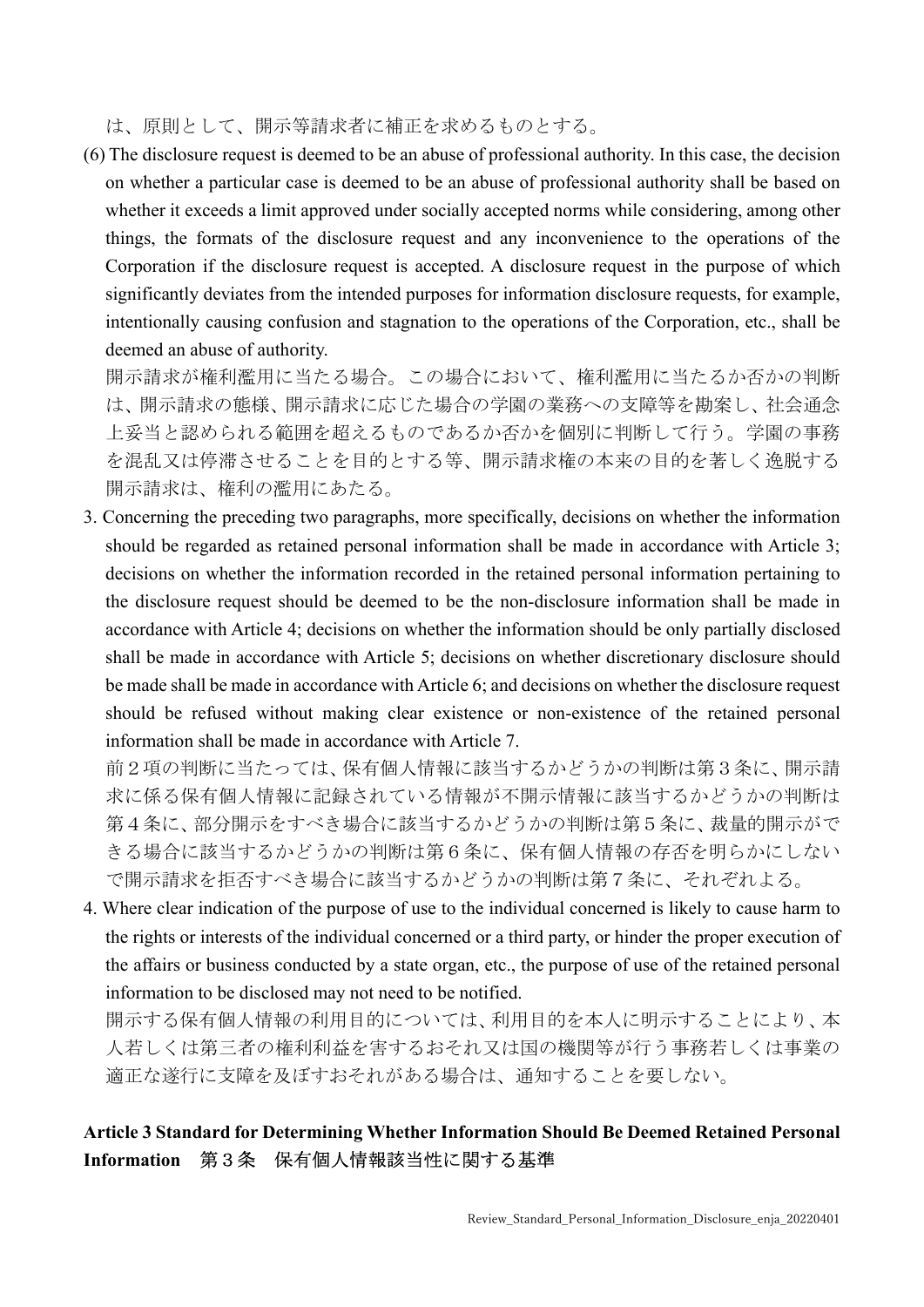Decisions on whether the matters pertaining to the disclosure request should be regarded as retained personal information the Corporation shall be made in accordance with the following standard. 開示請求の対象が学園の保有個人情報に該当するかどうかの判断は、以下の基準により行う。

1. "Personal information" shall mean the overall information concerning a particular person. It shall therefore include not only information on personal attributes, personal character, and personal life, but also information on intellectual creation of a particular person and personal activities as a member of an organization.

「個人に関する情報」とは、個人に関連する情報全般を意味する。したがって、個人の属 性、人格や私生活に関する情報に限らず、個人の知的創作物に 関する情報及び組織体の 構成員としての個人の活動に関する情報も含まれる。

2. "Prepared or obtained by an officer or an employee of an administrative agency in the course of his or her duties" shall mean being prepared or obtained by the Corporation's Worker in the course of performing their assigned jobs, that is, in their official positions.

「行政機関等の役員又は職員が職務上作成し又は取得した」とは、規程第2条に規定され る学園の従業者が当該従業者に割り当てられた仕事を遂行する立場で、すなわち公的立 場において作成し又は取得したことをいう。

- 3. "For organizational use" shall mean the use of information for operational needs of an organization, not for the personal use of a Worker who has been involved in its creation or acquisition. 「組織的に利用する」とは、作成又は取得に関与した従業者個人の段階のものではなく、 組織の業務上必要な情報として利用することをいう。
- 4. "Held by the Administrative Agencies, etc." shall mean the state of actual control over personal information by the Corporation (possessing the authority to make decisions on use, provision, or disposal, etc. of personal information). That state shall therefore include cases in which media containing the personal information are retained in warehouses, etc. by the Corporation or any warehousing subcontractor, but not include cases in which databases controlled by private business firms are used.

「当該行政機関等が保有している」とは、学園が当該個人情報について事実上支配してい る状態(当該個人情報の利用、提供、廃棄等の取扱について判断する権限を有している状 態を意味する。)をいう。したがって、例えば、個人情報が記録されている媒体を書庫等 で保管し又は倉庫業者等に保管させている場合は含まれるが、民間事業者が管理するデ ータベースを利用する場合は含まれない。

5. "Limited to those recorded in Corporate Documents" shall mean that retained personal information needs to be recorded in certain media, including documents, pictures, and electromagnetic records, etc.

「法人文書に記録されているものに限る」とは、保有個人情報が文書、図画、電磁的記録 等何らかの媒体に記録されているものでなければならないことをいう。

It shall therefore mean that information retained only in a Worker's memory shall not be regarded as retained personal information.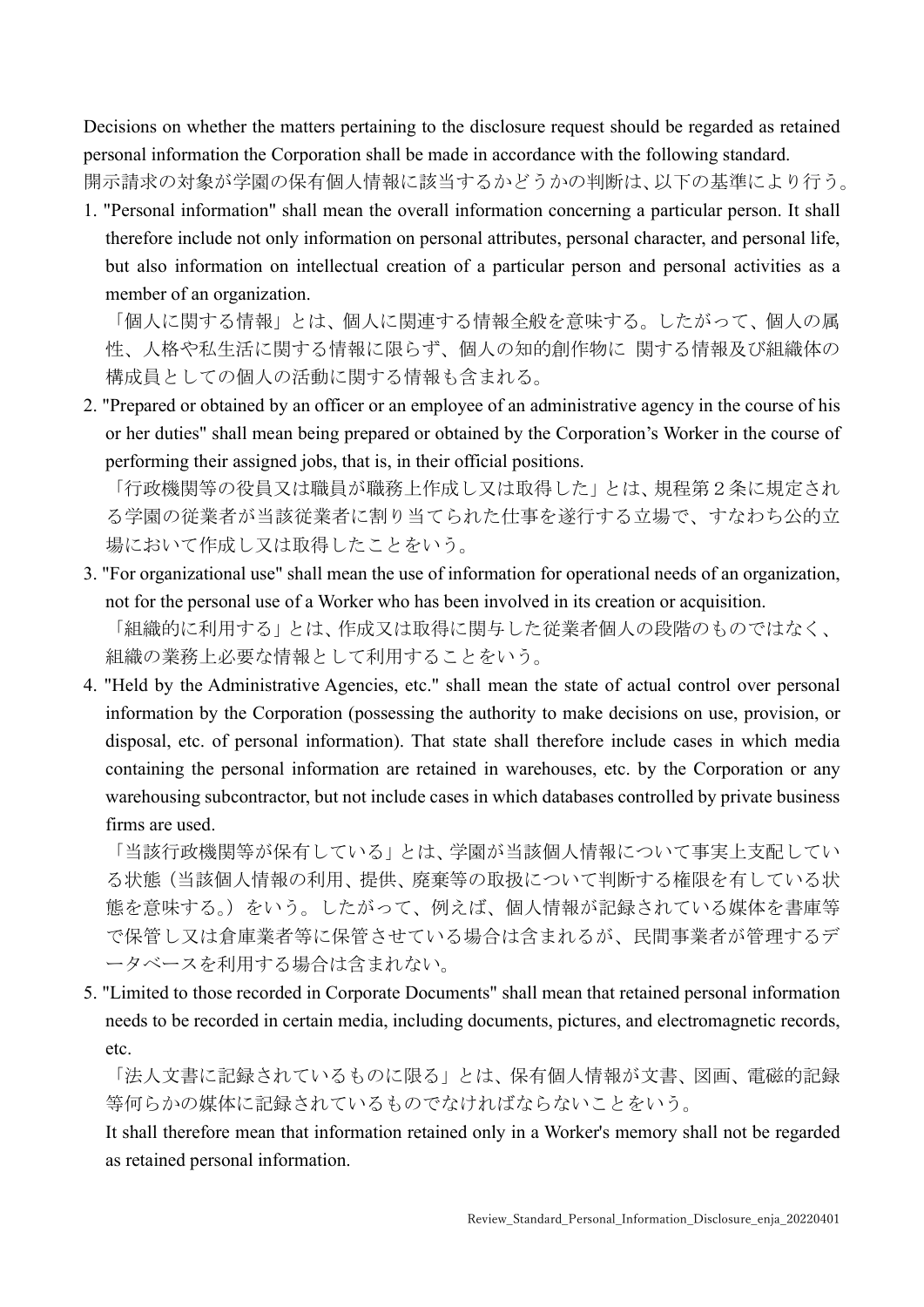したがって、従業者が単に記憶しているにすぎないものは、保有個人情報には該当しな い。

Furthermore, information recorded in newspapers, magazines, books, and other publications that are issued to be sold to a large number of unspecified persons shall not be regarded as retained personal information, as they cannot be regarded as Corporate Documents.

また、新聞、雑誌、書籍その他不特定多数の者に販売することを目的として発行されるも のに記録されているものも、これらが法人文書に該当しないため保有個人情報に該当し ない。

### Article 4 Standard for Determining Whether Information Should Be Deemed Non-Disclosure Information 第4条 不開示情報該当性に関する基準

Decisions on whether the retained personal information pertaining to the disclosure request should be deemed to be non-disclosure information shall be made in accordance with the following standard.

開示請求に係る保有個人情報が不開示情報に該当するかどうかの判断は、以下の基準により 行う。

These decisions shall be made, based on the conditions effective as of making the disclosure decisions, etc.

なお、当該判断は、開示決定等を行う時点における状況に基づき行う。

1. On information concerning disclosure requester 開示等請求者に関する情報について

When the provisions of Article 78, item 1 of the Act apply, disclosure may cause serious problems and shall be treated with caution appropriate for actual conditions.

法第78条第1号が適用される場合は、開示することが深刻な問題を引き起こす可能性 がある場合であり、その運用に当たっては、具体的状況に即して慎重に判断するものとす る。

- 2. On information concerning an individual other than the Disclosure Applicant 開示等請求者以外の個人に関する情報について
	- (1) Information concerning an individual other than the Disclosure Applicant 開示等請求者以外の個人に関する情報
- A. "Personal Information" shall include not only information about a living individual but also information about a deceased individual. However, information concerning the business of an individual who operates the said business shall be treated in accordance with the provisions of Article 78, item 3 of the Act.

「個人に関する情報」には、生存する個人に関する情報のほか、死亡した個人に関する情 報も含まれる。ただし、事業を営む個人の当該事業に関する情報は、法第78条第3号の 規定により判断する。

B. "Other description, etc." shall mean descriptions other than the name and date of birth of an individual or numbers and other codes assigned to an individual, including any video or audio data,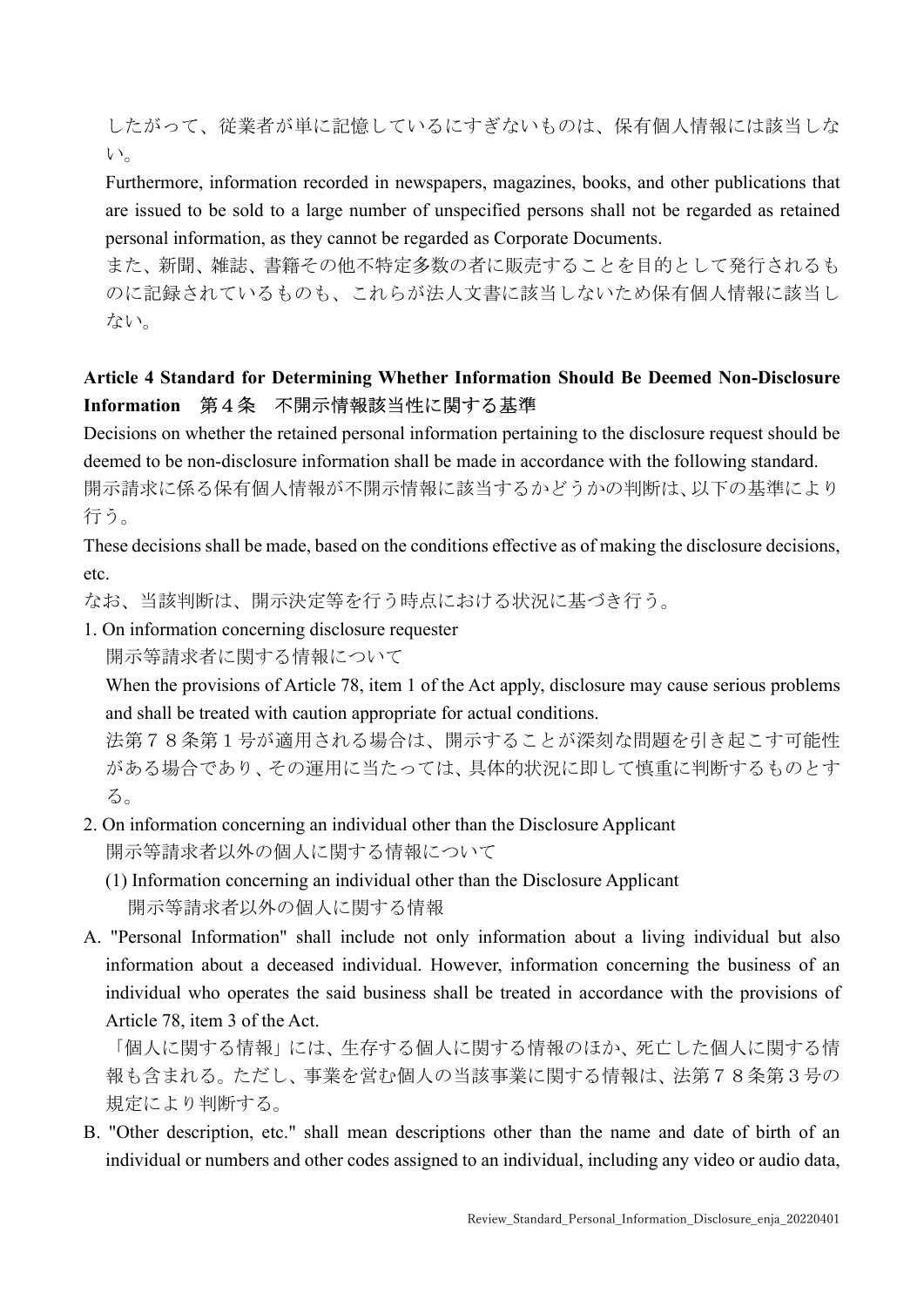as long as they may be used to identify a specified individual.

「その他の記述等」とは、氏名及び生年月日以外の記述又は個人別に付された番号その他 の符号等をいい、映像や音声も、それによって特定の個人を識別できることができる限り において含まれる。

C. "Other information" to be compared shall include cases in which the holder of such information is another organ and information that can be accessed by the general public, such as information in the public domain and information generally available at public facilities, including libraries, etc., but, as a general rule, exclude information that may be obtained only by performing special investigations. However, as for some cases in which personal information should be handled more prudently in order to protect the rights or interests of individuals, decisions shall be made to reasonable extents while also considering who may be supposed to implement the available means for identifying the individuals.

照合の対象となる「他の情報」には、その保有者が他の機関である場合のほか、公知の情 報や、図書館等の公共施設で一般に入手可能なものなど一般人が通常入手し得る情報が 含まれ、特別の調査をすれば入手し得るかもしれないような情報については、通例は「他 の情報」に含まれない。しかし、事案によっては、個人の権利利益を保護する観点からは、 個人情報の取扱いに当たって、より慎重な判断が求められる場合があり、当該個人を識別 するために実施可能と考えられる手段について、その手段を実施するものと考えられる 人物が誰であるか等をも視野に入れつつ、合理的な範囲で判断する。

D. "Disclosure of the said information is likely to cause harm to the rights and interests of an individual other than the Disclosure Applicant" shall mean cases in which the information is closely linked with personal character, including anonymous writing or literary work by an anonymous person, etc., and in which disclosure may harm personal property rights and other legitimate interests.

「開示することにより、なお開示等請求者以外の個人の権利利益を害するおそれがある もの」とは、匿名の作文、無記名の個人の著作物等、個人の人格と密接に関連したり、開 示すれば財産権その他の個人の正当な利益を害するおそれがあると認められるものをい う。

(2) Information, etc. accessible to the Disclosure Applicant pursuant to provisions of laws and regulations

法令の規定により開示等請求者が知ることができる情報等

A. The "provisions of laws and regulations" include not only those stipulating disclosure of the information equally to any person, but also those stipulating disclosure of the information only to specified scope of people.

「法令の規定」には、何人に対しても等しく当該情報を開示すること又は公にすることを 定めている規定のほか、特定の範囲の者に限り当該情報を開示することを定めている規 定が含まれる。

B. "By custom" shall imply not information requiring legal ground based on unwritten customary laws, but information that can be made available or is scheduled to be made available as a matter of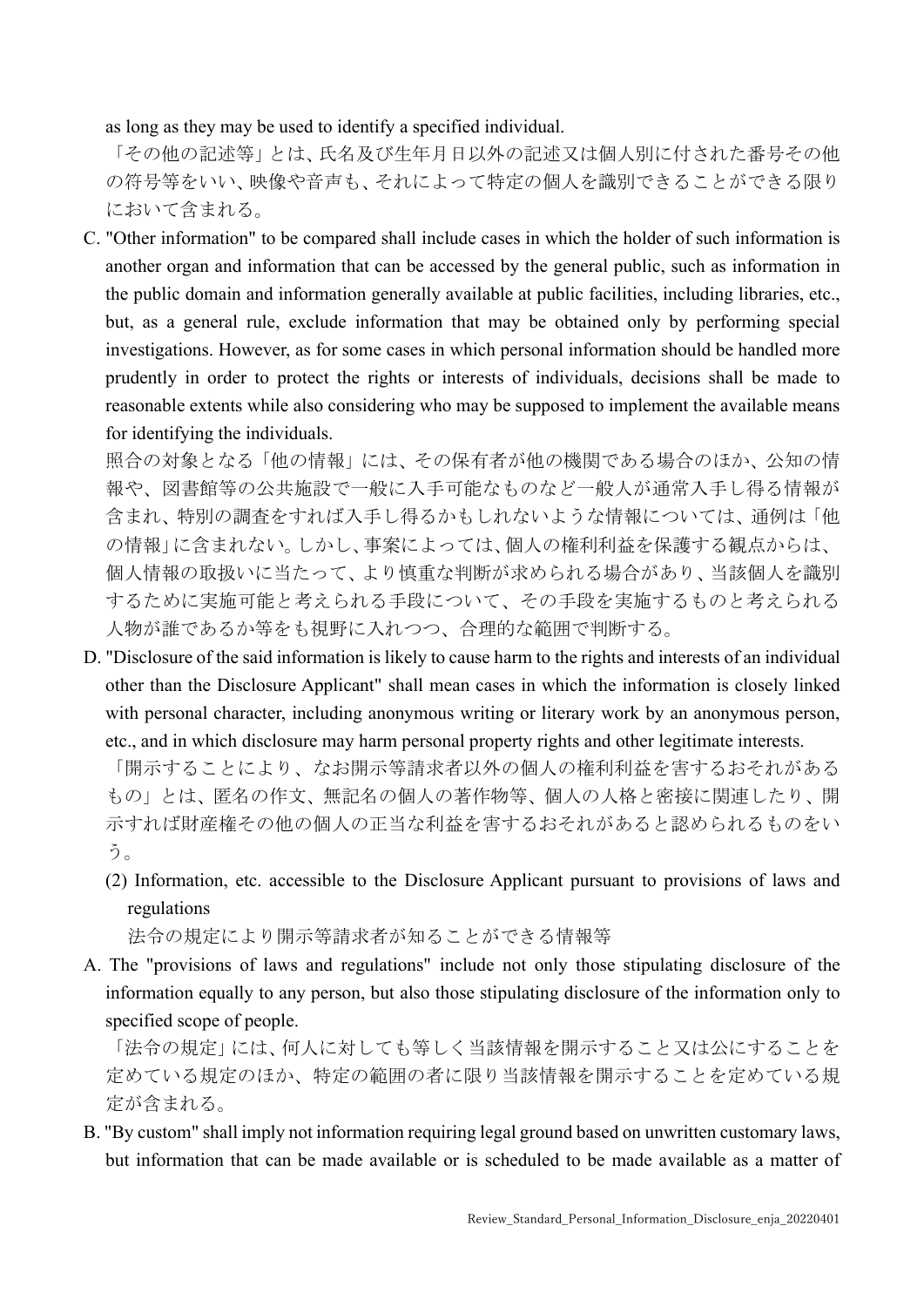customary practice. However, even if the individual concerned could access certain information similar to the retained personal information, it shall not be deemed a case involving the information made available "by custom," as long as it remains individualized cases.

「慣行として」とは、慣習法としての法規範的な根拠を要するものではなく、事実上の慣 習として知ることができ、又は知ることが予定されていることで足りる。ただし、当該保 有個人情報と同種の情報について、本人が知ることができた事例があったとしても、それ が個別的な事例にとどまる限り、「慣行として」には当たらない。

C. "Scheduled to be made available" shall mean that the information is not yet made available but scheduled to be made available in the future. "Schedule" shall not require any specific decision as to the availability of information, but imply that the information is ordinarily supposed to be made available in the light of the nature and purpose of use, etc. of the information.

「知ることが予定されている」とは、実際には知らされていないが、将来的に知らされる ことが予定されている場合をいう。なお、「予定」とは将来知らされることが具体的に決 定していることは要しないが、当該情報の性質、利用目的等に照らして通例知らされるべ きものと考えられることをいう。

(3) Information which is found necessary to be disclosed in order to protect a person's life, health, livelihood or property

人の生命、健康、生活又は財産を保護するため、開示することが必要であると認めら れる情報

Concerning personal information on an individual other than the Disclosure Applicant, when the necessity for protecting life, health, and other benefits of persons including the Disclosure Applicant is deemed to outweigh the rights and interests of a person other than the Disclosure Applicant, supposed to be protected by means of non-disclosure, the information shall be disclosed. This provision shall apply not only to cases in which actual life or health damages have already taken place, but also cases in which such damages are highly probable in the future. 開示等請求者以外の個人に関する情報について、不開示にすることにより保護される 開示等請求者以外の個人の権利利益よりも、開示等請求者を含む人の生命、健康等の 利益を保護することの必要性が上回ると認められる場合には、当該情報は開示する。 現実に、人の生命、健康等に被害が発生している場合に限らず、将来これらが侵害さ れる蓋然性が高い場合も含まれる。

In weighing both sides, each case shall be treated with caution appropriate for individual situations, as personal rights and interests are diverse and as their levels may also be indeterminate in terms of life, health, livelihood, or property to be protected.

この比較衡量に当たっては、個人の権利利益には様々なものがあり、また、人の生命、 健康、生活又は財産の保護にも、保護すべき権利利益の程度に差があることから、個 別の事案に応じた慎重な検討を行うものとする。

(4) Information on the performance of duties of a public officer, etc. 公務員等の職務の遂行に関する情報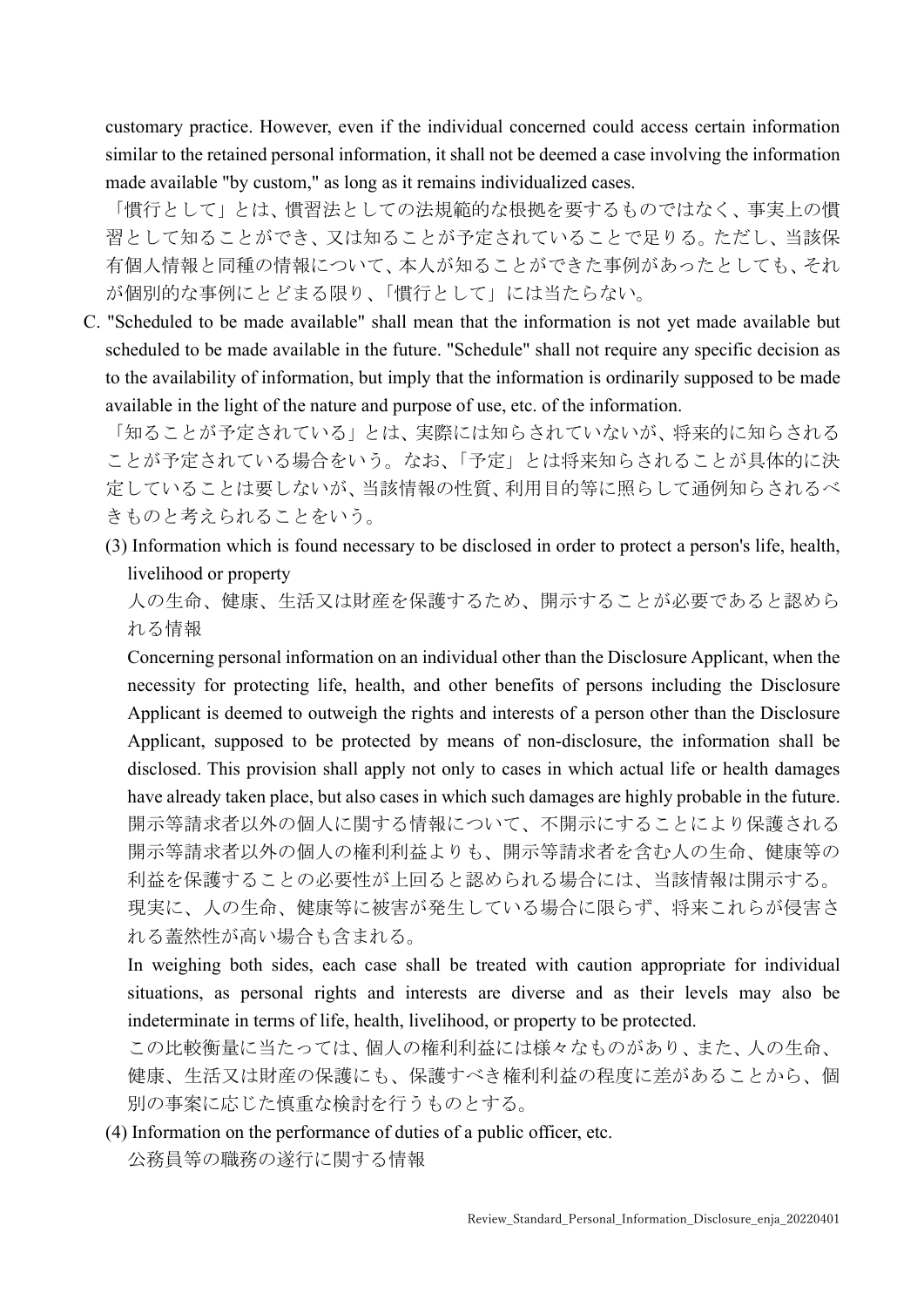A. "Information on the performance of duties" shall mean information on assigned duties performed by each Worker as a member of the Corporation. For example, it may include information concerning replies made by the Worker of the Corporation to complaints.

「職務の遂行に係る情報」とは、従業者が学園の一員として、その担任する職務を遂行す る場合における当該活動についての情報を意味する。例えば、苦情相談に対する担当従業 者の応答内容に関する情報などがこれに含まれる。

B. Concerning names of Worker of the Corporation, which may be regarded as information pertaining to the performance of duties of the Corporation's Worker, as the disclosure may affect their personal lives of Worker of the Corporation, they shall be treated as worthy of protection as personal information, as in the case of a private citizen. However, when the provisions of Article 78, item 2, (a) of the Act apply, they shall be disclosed.

従業者の職務遂行に係る情報に含まれる従業者の氏名については、開示した場合、従業者 の私生活等に影響を及ぼすおそれがあり得ることから、私人の場合と同様に個人情報と して保護に値すると位置付けた上で、法第78条第2号イに該当する場合には開示する。

For example, when it is customary to publicize titles and names of the recently transferred employees, etc. in official gazettes or any of the Corporation publications, and when those titles and names have already been listed in the list of personnel compiled by the Corporation, or based on information provided by the Corporation intending to publicize the information (or on the assumption that they should be publicized), and made publicly available, the case shall be deemed to be "made available to or is scheduled to be made available to the Disclosure Applicant by custom."

例えば、人事異動の官報への掲載その他学園により職名と氏名とを公表する慣行がある 場合、学園が作成し又は学園が公にする意思をもって(あるいは公にされることを前提 に)提供した情報を基に作成され、現に一般に販売されている職員録に職と氏名とが掲載 されている場合等は、「慣行として開示等請求者が知ることができ、又は知ることが予定 されている」場合に該当する。

- 3. On information concerning a juridical person or other entities or information concerning the business of an individual who operates the said business, other than the Disclosure Applicant 法人その他の団体に関する情報又は開示等請求者以外の事業を営む個人の当該事業に関 する情報について
- (1) On information concerning a juridical person or other entities or information concerning the business of an individual who operates the said business, other than the Disclosure Applicant 法人その他の団体に関する情報又は開示等請求者以外の事業を営む個人の当該事業に関 する情報
- A. "Juridical person or other entities" (hereinafter referred to as "Juridical Person, etc.") shall include such private corporations as joint stock corporations and other companies defined in the Commercial Code of Japan, juridical foundations, school corporations, and religious corporations, etc. as well as political organizations, foreign corporations, and organizations without juridical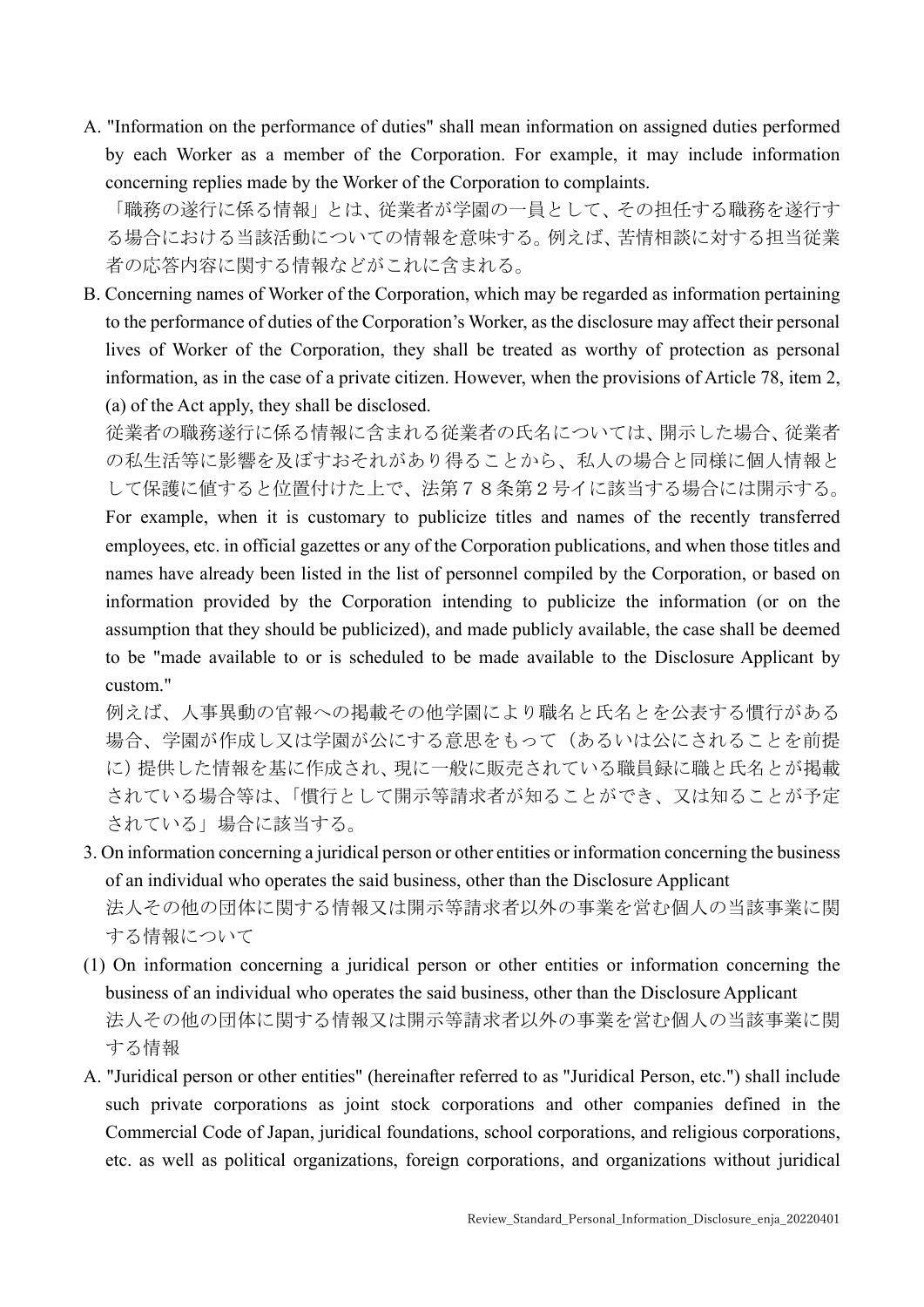personalities, etc. However, the State, Incorporated Administrative Agencies, local public entities and Local Incorporated Administrative Agencies shall be excluded from the provisions of Article 78, item 3 of the Act. Any information concerning the affairs and business of these organizations shall be treated in accordance with the provisions of item 5 of the same article.

「法人その他の団体」(以下「法人等」という。)には、株式会社等の商法上の会社、財団 法人、社団法人、学校法人、宗教法人等の民間の法人のほか、政治団体、外国法人や権利 能力なき社団等も含まれる。ただし、国、独立行政法人等、地方公共団体及び地方独立行 政法人は、法第78条第3号の対象から除かれており、その事務又は事業に係る情報は、 同条第5号の規定に基づき判断する。

B. "Information concerning a juridical person or other entities" shall mean not only information about the organization and business of the Juridical Persons, etc. but also information related to Juridical Persons, etc. such as information on rights and interests of the Juridical Persons, etc. Furthermore, information concerning members of the Juridical Persons, etc., shall be examined whether it is information on the Juridical Persons, etc. and simultaneously on the members, and whether it shall be regarded as non-disclosure information stipulated in Article 78, items 2 of the Act.

「法人その他の団体に関する情報」とは、法人等の組織及び事業に関する情報のほか、法 人等の権利利益に関する情報等法人等と関連性を有する情報を意味する。なお、法人等の 構成員に関する情報は、法人等に関する情報であると同時に、構成員各個人に関する情報 でもあり、法第78条第2号の不開示情報に当たるかどうかも検討する必要がある。

C. As "information concerning the business of an individual who operates the said business" is business-related information, its treatments as non-disclosure information shall be determined concerning legitimate interests, etc. arising from corporate management, based on the requirements for information on Juridical Persons, etc.

「事業を営む個人の当該事業に関する情報」は、事業に関する情報であるので、法人等に 関する情報と同様の要件により、事業を営む上での正当な利益等について不開示情報該 当性を判断する。

(2) Information which is found necessary to be disclosed in order to protect a person's life, health, livelihood or property

人の生命、健康、生活又は財産を保護するため、開示することが必要であると認めら れる情報

By comparing rights and interests of Juridical Persons, etc. or individuals who operate the said business, which can be protected by means of non-disclosure and the benefits in life and health, etc. of persons, which can be protected by means of disclosure, if the needs for the protection of the benefits derived from the latter outweigh the those of former, the information shall not be regarded as the non-disclosure information stipulated in Article 78, item 3 of the Act. This provision shall apply not only to cases in which actual life or health damages have already taken place, but also cases in which such damages are highly probable in the future.

当該情報を不開示にすることによって保護される法人等又は事業を営む個人の権利利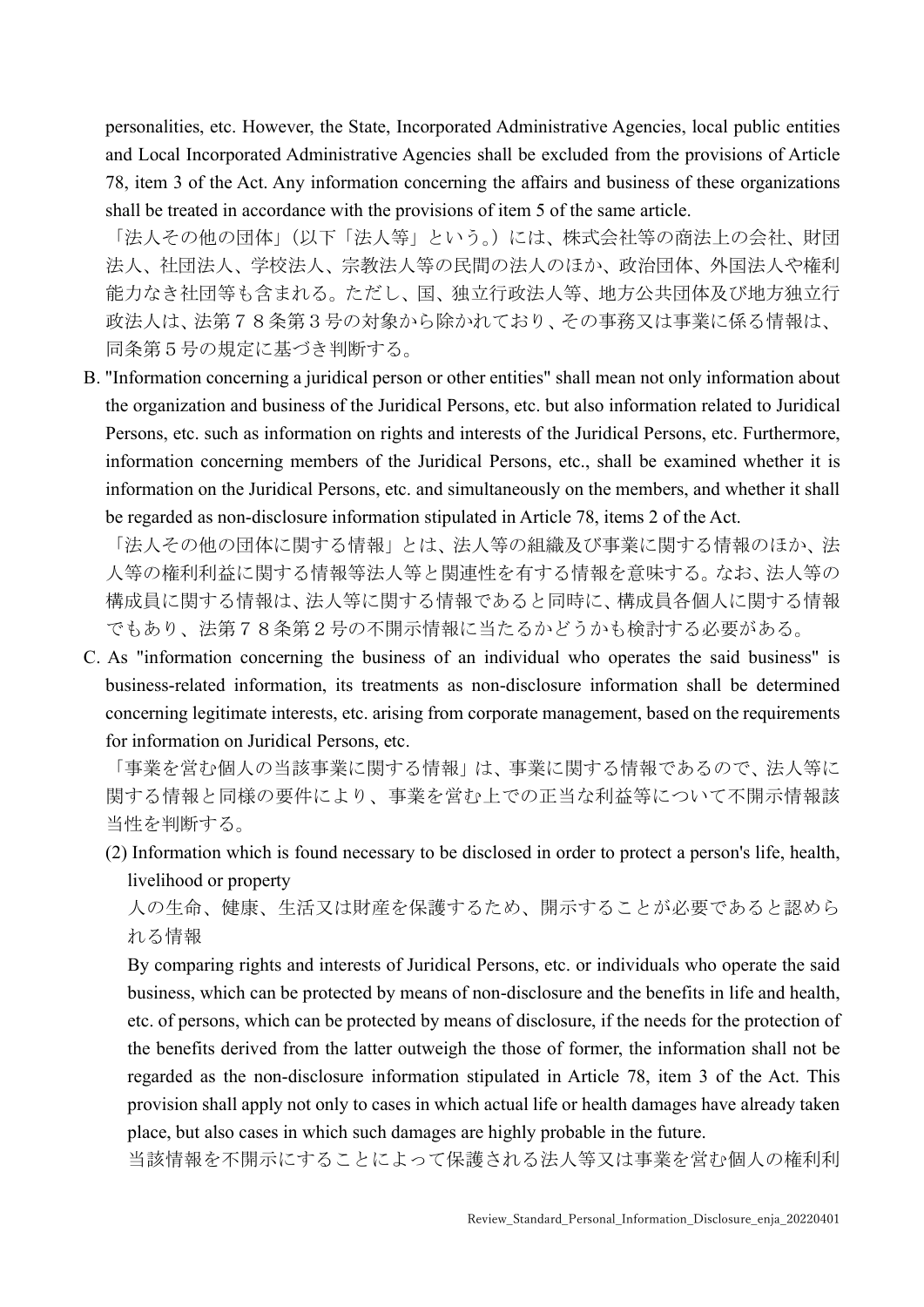益と、これを開示することにより保護される人の生命、健康等の利益とを比較衡量し、 後者の利益を保護することの必要性が上回ると認められる場合は、当該情報は法第7 8条第3号の不開示情報に該当しない。現実に人の生命、健康等に被害が発生してい る場合に限らず、将来これらが侵害される蓋然性が高い場合も含まれる。

It should be noted that, even if the causal relationship between the business activities of Juridical Persons, etc. or individuals who operate the said business and the harm to life and health, etc. of persons has not been clearly confirmed, damages to life or health of persons may actually take place.

なお、法人等又は事業を営む個人の事業活動と人の生命、健康等に対する危害等との 明確な因果関係が確認されなくても、現実に人の生命、健康等に対する被害等の発生 が予想される場合もあり得ることに留意する。

- (3) Information which when disclosed is likely to cause harm to the rights, competitive position, or other legitimate interests of the said Juridical Person, etc. or the said individual 当該法人等又は当該個人の権利、競争上の地位その他正当な利益を害するおそれ
- A. The "rights" shall mean all rights to be legally protected, including freedom of faith, freedom of assembly and association, academic freedom, and property rights, etc.; and the "competitive position" shall mean a position in a fair competition involving Juridical Persons, etc. or individuals who operate the said business. The "other legitimate interests" shall include know-how, social reputation, and other management-related positions of the Juridical Persons, etc. or individuals who operate the said business.

「権利」とは、信教の自由、集会・結社の自由、学問の自由、財産権等法的保護に値する 権利一切をいい、「競争上の地位」とは、法人等又は事業を営む個人の公正な競争関係に おける地位をいう。また、「その他正当な利益」には、ノウハウ、信用等法人等又は事業 を営む個人の運営上の地位が広く含まれる。

B. When determining whether a particular piece of information is "likely to cause harm," the needs for protecting the rights of Juridical Persons, etc. or individuals who operate the said business and relationships of the Juridical Persons, etc. or the individuals who operate the said business with the Corporation, etc. shall be sufficiently considered, as diverse types and characteristics are expected in the Juridical Persons, etc. or the individuals who operate the said business and their rights or interests, etc.

「害するおそれ」があるかどうかの判断に当たっては、法人等又は事業を営む個人には 様々な種類及び性格のものがあり、その権利利益にも様々のものがあるので、法人等又は 事業を営む個人の性格、権利利益の内容及び性質等に応じ、当該法人等又は事業を営む個 人の権利の保護の必要性、当該法人等又は事業を営む個人と学園との関係等を十分考慮 して適切に判断するものとする。

The "likelihood" shall not imply simple possibility but require the probability entailing legal protection.

なお、この「おそれ」の判断に当たっては、単なる可能性ではなく、法的保護に値する蓋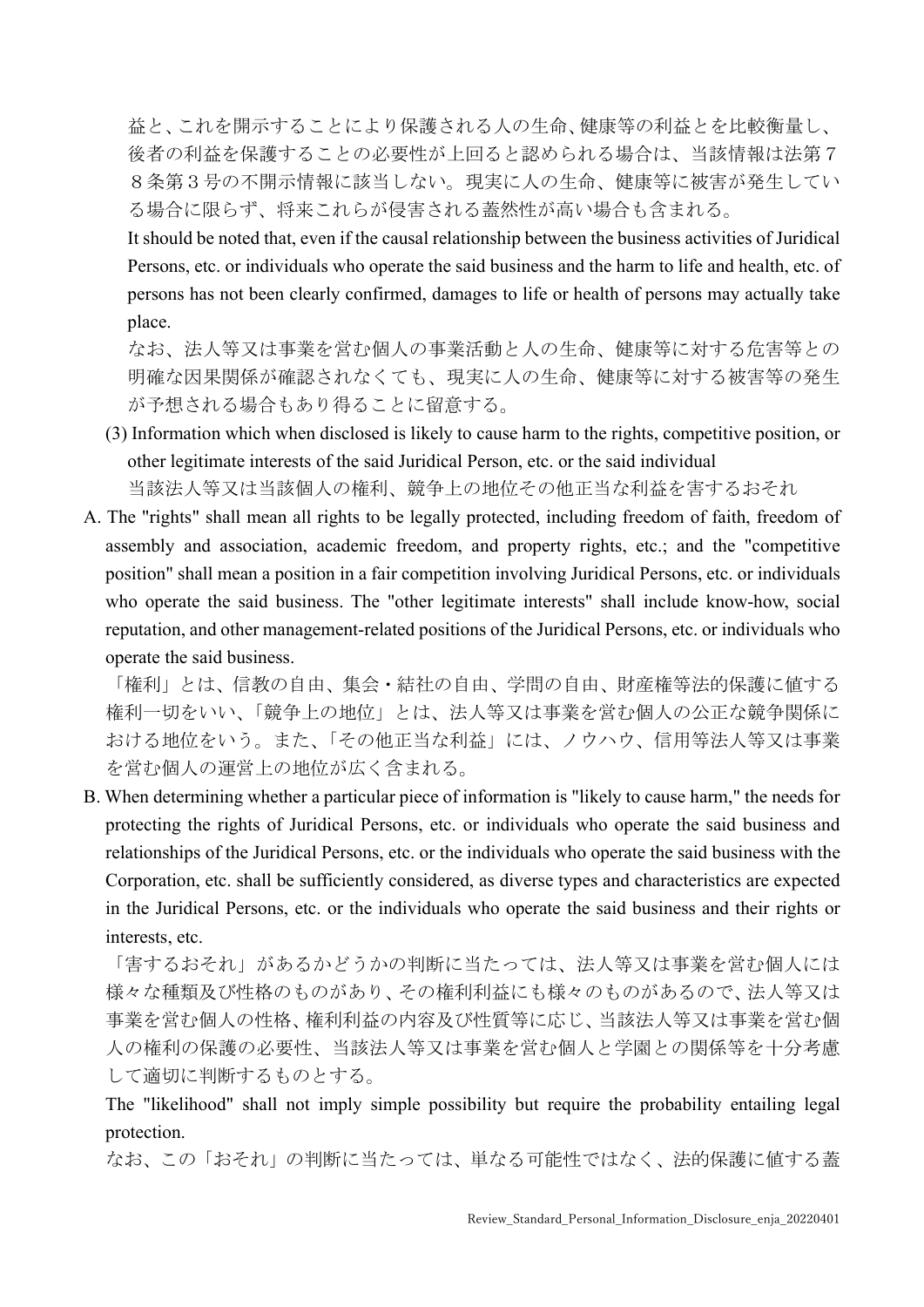然性が求められる。

- (4) Information which has been voluntarily provided 任意に提供された情報
- A. Information voluntarily provided in response to a request from a Juridical Person, etc. or an individual who operates the said business on the condition of non-disclosure shall be treated as nondisclosure information as long as the conditions are deemed reasonable.

法人等又は事業を営む個人から開示しないとの条件の下に任意に提供された情報につい ては、当該条件が合理的なものと認められる限り、不開示情報とする。

B. "Information which has been voluntarily provided in response to a request by the Administrative Agencies on the condition of non-disclosure" shall include information provided by a Juridical Person, etc. or an individual who operates the said business without a request of the Corporation, and received by the Corporation that has accepted as reasonable the conditions of non-disclosure from the Juridical Person, etc. or the individual who operates the said business, presented prior to the provision.

「行政機関等の要請を受けて、開示しないとの条件で任意に提供された情報」には、学園 の要請を受けずに法人等又は事業を営む個人から提供された情報であっても、提供に先 立ち、法人等又は事業を営む個人の側から開示しないとの条件が提示され、学園が合理的 理由があるとしてこれを受諾した上で提供を受けた場合には、これに含まれる。

C. The "condition of non-disclosure" shall mean a condition that the information shall not be provided to a third party. Furthermore, it shall also mean that the information shall not be used for purposes other than the intended purpose of use.

「開示しないとの条件」とは、第三者に対して当該情報を提供しないとの条件を意味す る。また、特定の利用目的以外の目的には使用しないとの条件も含まれる。

D. The "condition" may include cases in which the provision of information is proposed by the Corporation on the condition of non-disclosure and cases in which the provision of information is proposed by the Juridical Person, etc. or the individual who operates the said business on the condition of non-disclosure. In either case, the condition shall be established only on the basis of mutual agreement. Furthermore, conditions may be established implicitly.

「条件」については、学園の側から開示しないとの条件で情報の提供を申し入れた場合 も、法人等又は事業を営む個人の側から開示しないとの条件を付すことを申し出た場合 も含まれるが、いずれの場合も双方の合意により成立するものである。また、条件を設け る方法としては、黙示的なものも含まれる。

E. "Customarily not disclosed by the Juridical Person, etc. or the individual" shall mean not specific circumstances surrounding a particular Juridical Person, etc. or an individual, but customary treatments commonly practiced in the relevant industry to which the Juridical Person, etc. or an individual belongs; and the fact that the non-disclosure applies to the specific Juridical Person, etc. or an individual shall not be deemed sufficient.

「法人等又は個人における通例」とは、当該法人等又は個人の個別具体的な事情ではな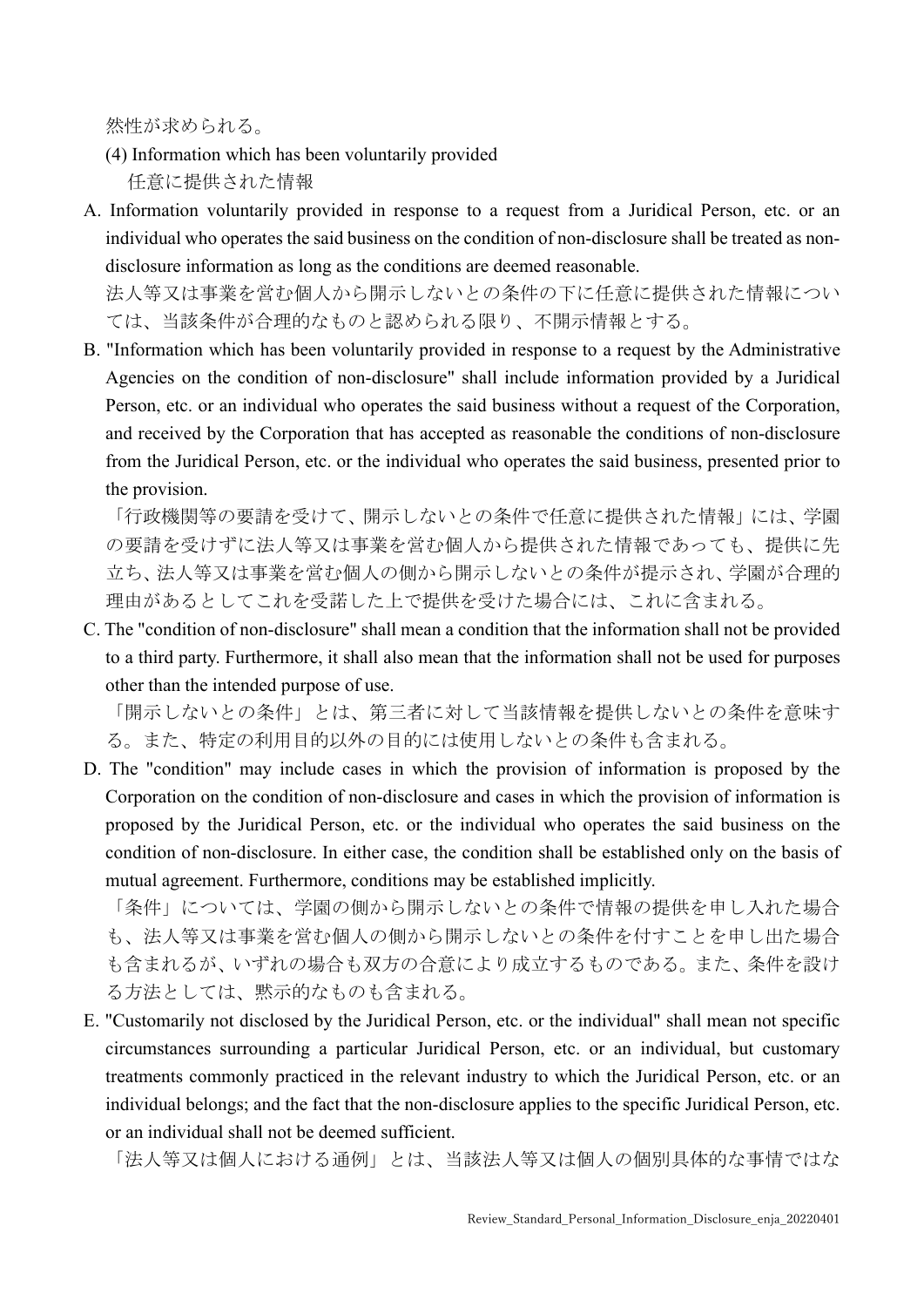く、当該法人等又は個人が属する業界における通常の取扱いを意味し、当該法人等又は個 人において開示しないこととしていることだけでは足りない。

F. When determining whether it is reasonable to attach a non-disclosure condition, various circumstances in which the information is provided shall be considered, according to the nature of the information. It is also necessary to consider any subsequent changes in those circumstances, as required. Even if the non-disclosure condition is attached, when the information or any similar information has already been in the public domain, or in any other similar situations, the provision of Article 78 item 3 (b) shall not apply.

開示しないとの条件を付することの合理性の判断に当たっては、情報の性質に応じ、当該 情報の提供当時の諸般の事情を考慮して判断するが、必要に応じ、その後の事情の変化も 考慮する。開示しないとの条件が付されていても、現に当該情報が公になっていたり、同 種の情報が既に開示されているなどの事情がある場合には、法第78条第3号ロには該 当しない。

- 4. On information concerning examinations or consultations 審議、検討等に関する情報について
	- (1) "State organs" shall mean the Diet, the Cabinet, courts, and the Board of Audit, and any organizations affiliated to them; and "information concerning deliberations, examinations or consultations internally conducted by or mutually conducted" shall mean information compiled or acquired in connection with various deliberations, examinations, or consultations, in the stages of the processes to reach decisions for the affairs and business of the Corporation, including free discussions on policy options, etc. to be considered prior to making actual decisions, deliberation and discussion to consolidate opinions at the stage involving responsible personnel, explanations and reviews deemed as prerequisites for making official and final decisions, and deliberations and examinations at research councils participated by external knowledgeable persons, held by the Corporation, etc.

「国の機関」とは、国会、内閣、裁判所及び会計検査院並びにこれらに属する機関を指 し、「内部又は相互間における審議、検討又は協議に関する情報」とは、学園の事務及 び事業について意思決定が行われる場合に、その決定に至るまでの過程の各段階にお いて行われている、例えば、具体的な意思決定の前段階としての政策等の選択肢に関 する自由討議のようなものから、一定の責任者の段階での意思統一を図るための協議 や打合せ、決裁を前提とした説明や検討、審議会等又は学園が開催する有識者等を交 えた研究会等における審議や検討など、様々な審議、検討及び協議に関連して作成さ れ又は取得された情報を指す。

(2) "Likely to cause unjust harm to the open exchange of opinions or the neutrality of decision making" shall mean that disclosure may hinder the candid exchange of opinions or neutrality in decision-making due to external pressure or interference, etc., in which securing proper decisionmaking processes shall be deemed to be an interest to be legally protected.

「率直な意見の交換若しくは意思決定の中立性が不当に損なわれるおそれ」とは、開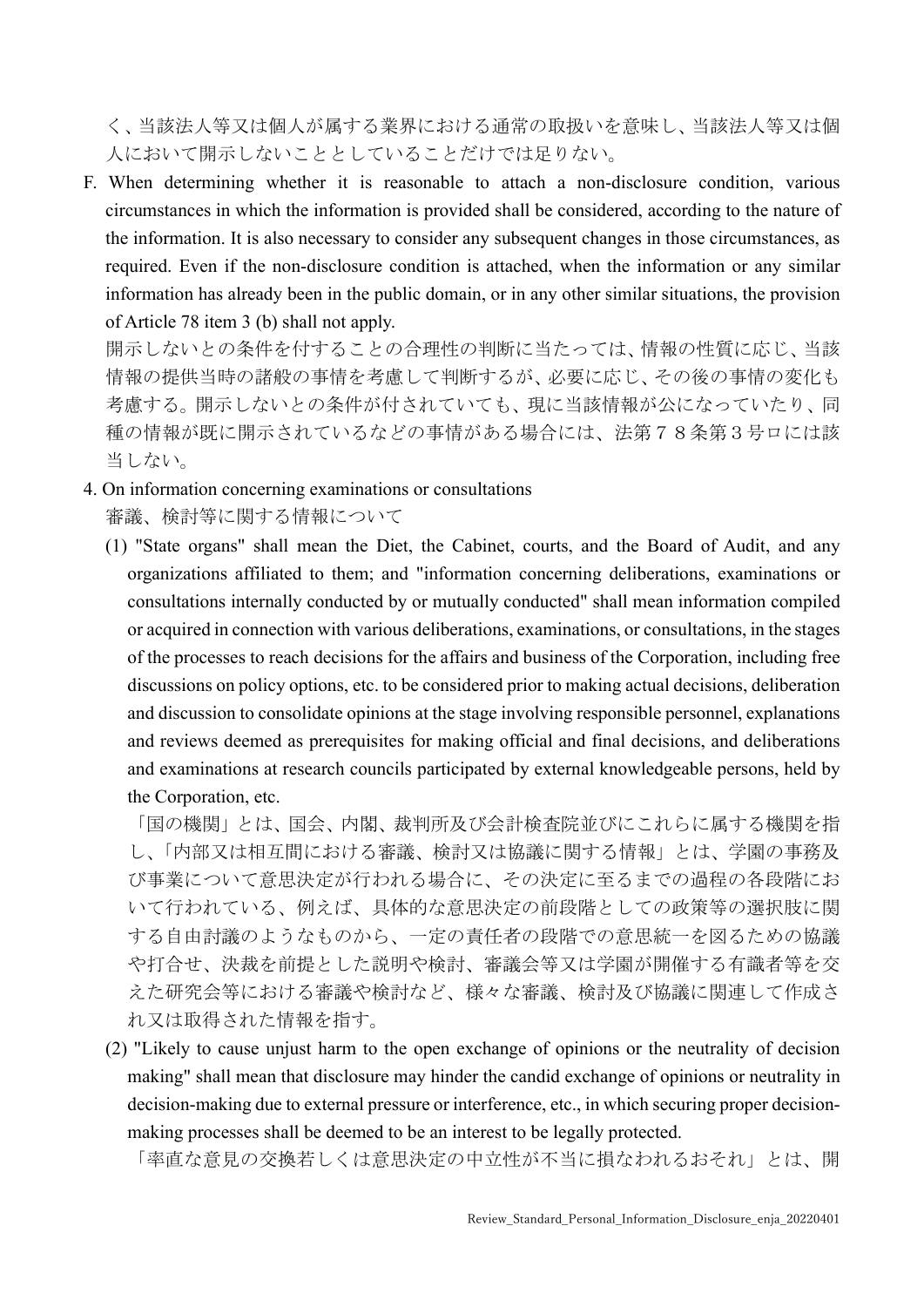示することにより、外部からの圧力、干渉等の影響を受けることなどにより、率直な 意見の交換若しくは意思決定の中立性が不当に損なわれるおそれをいい、適正な意思 決定手続の確保を保護利益とするものである。

(3) "Likely to cause unjust confusion among citizens" shall mean that disclosure of insufficiently processed information or information for which facts have not sufficiently ascertained may cause misunderstanding or conjecture, leading to confusion among citizens. This is intended not to protect proper decision making itself but to prevent the disclosure of information from causing an undue negative influence on citizens.

「不当に国民の間に混乱を生じさせるおそれ」とは、未成熟な情報や事実関係の確認 が不十分な情報等を開示することにより、誤解や憶測を招き、不当に国民の間に混乱 を生じさせるおそれをいう。適正な意思決定を行うことそのものを保護するのではな く、情報が開示されることによる国民への不当な影響が生じないようにする趣旨であ る。

(4) "Likely to bring unjust advantages or disadvantages to specific individuals" shall mean the possibility of causing unjust advantages or disadvantages to specific individuals by disclosure of information too early or without ascertaining facts, facilitating unjust speculation, etc., and shall be intended to promote fair implementation of the relevant affairs and business, and to prevent undue negative effects on citizens.

「特定の者に不当に利益を与え若しくは不利益を及ぼすおそれ」とは、尚早な時期に、 あるいは事実関係の確認が不十分なままで情報を開示することにより、不正な投機を 助長するなどして、特定の者に不当に利益を与え又は不利益を及ぼすおそれをいい、 事務及び事業の公正な遂行を図るとともに、国民への不当な影響が生じないようにす る趣旨である。

(5) "Unjust" shall mean a degree of harm that cannot be passed over in the light of securing proper decision making even if the needs for disclosure of information under deliberation or examination are considered. The decision on whether the expected harm is "unjust" shall be made by comparing the advantages of both disclosure and non-disclosure, based on the nature of the information.

「不当に」とは、審議、検討等途中の段階の情報を開示することの必要性を考慮して もなお、適正な意思決定の確保等への支障が看過し得ない程度のものを意味する。予 想される支障が「不当」なものかどうかの判断は、当該情報の性質に照らし、開示する ことによる利益と不開示にすることによる利益とを比較衡量した上で判断する。

(6) After a decision is made by the Corporation on the information concerning deliberations and examinations, etc., the effects on the decision making, in general, will become inapplicable. The information is thus expected to be regarded less frequently as non-disclosure information stipulated in Article 78, item 6.

審議、検討等に関する情報については、学園としての意思決定が行われた後は、一般 的には、当該意思決定そのものに影響が及ぶことはなくなることから、法第78条第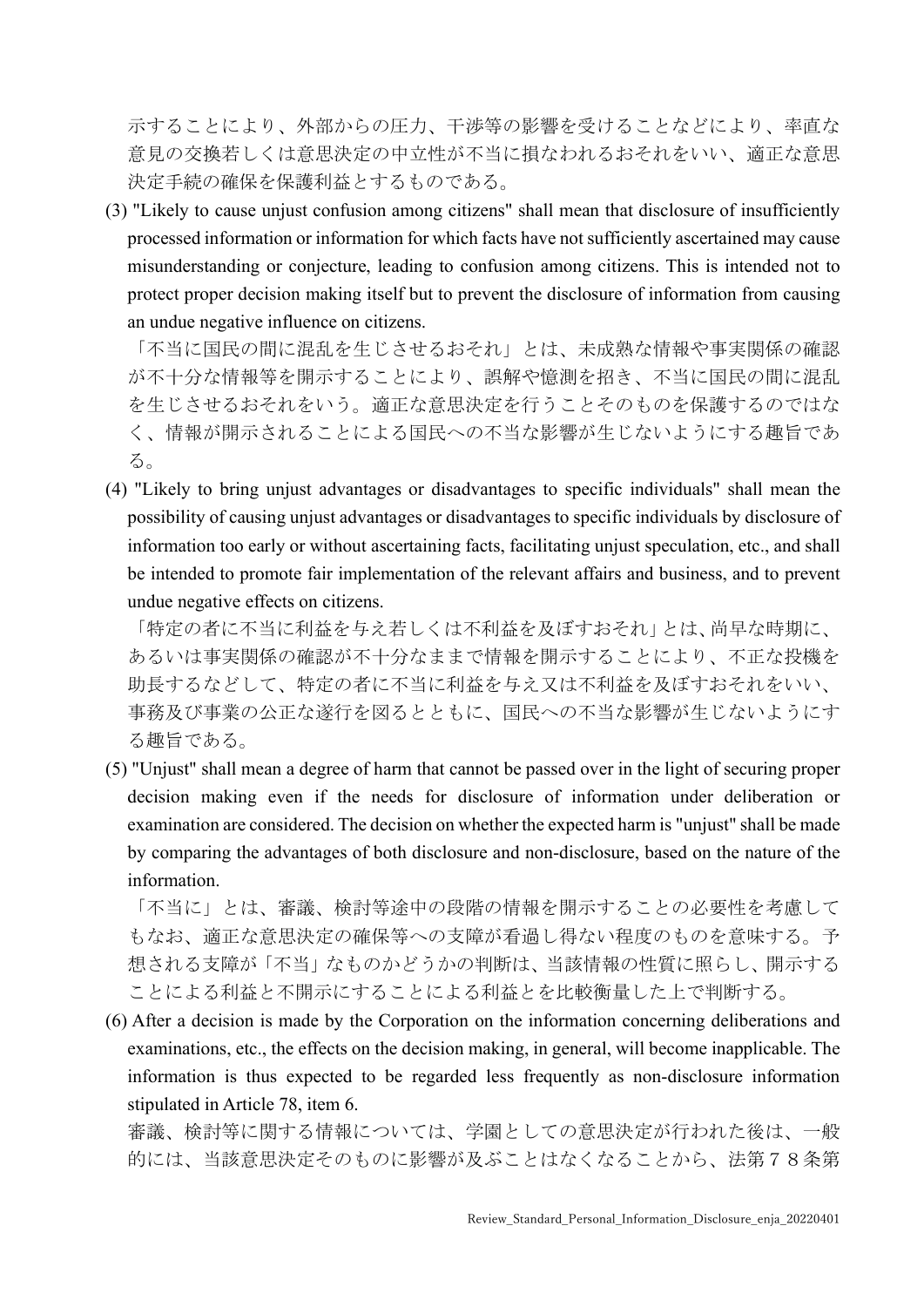6号の不開示情報に該当する場合は少なくなるものと考えられる。

However, when the decision making is part of the policy decisions, or when subsequent decisions are made based on that particular decision made, or in other similar cases in which processes of examinations, etc. are multilayered or sequential, the decisions on the applicability of Article 78, item 6 shall be required concerning the decision making for the entire policies or the subsequent decision making, even after that particular decision is made.

ただし、当該意思決定が政策決定の一部の構成要素である場合、当該意思決定を前提 として次の意思決定が行われる場合等審議、検討等の過程が重層的又は連続的な場合 には、当該意思決定が行われた後であっても、政策全体の意思決定又は次の意思決定 に関して法第78条第6号に該当するかどうか判断する必要がある。

In addition, even after the decision is made, if disclosure of the information concerning deliberations and examinations, etc. may cause confusion among citizens, or bring unjust effects on the decision making for similar deliberations or examinations, etc. scheduled to take place in the future, the information shall be deemed to fall under the provisions of Article 78, item 6 of the Act.

また、意思決定が行われた後であっても、審議、検討等に関する情報が開示されるこ とにより、国民の間に混乱を生じさせるおそれがある場合、将来予定されている同種 の審議、検討等に係る意思決定に不当な影響を与えるおそれがある場合は、法第78 条第6号に該当する。

- 5. On information concerning the affairs or business (Article 78, item 7 of the Act) 事務又は事業に関する情報(法第78条第7号)について
	- (1) "Likely to have the following risks or is likely to hinder the proper execution of the said affairs or business due to the nature of the said affairs or business"

「次に掲げるおそれその他当該事務又は事業の性質上、当該事務又は事業の適正な遂 行に支障を及ぼすおそれがあるもの」

A. Items from (a) through (g) listed in item 7 of Article 78 of the Act, applicable to "likely to have the following risks," shall be typical risks expected to hinder proper execution of the affairs or business if the information on such affairs or business is disclosed. In addition to these affairs or business, if, within the framework of those intrinsically repeated in similar patterns, disclosure of information on a particular affair or business is likely to hinder proper execution of similar affairs or business in the future, they may be regarded as "likely to hinder the proper execution of the said affairs or business due to the nature of the said affairs or business."

「次に掲げるおそれ」として法第78条第7号イからトに掲げられたものは、事務又は事 業に関する情報であって、その性質上、開示することによって、その適正な遂行に支障を 及ぼすおそれがあると考えられる典型的な 支障を挙げたものである。これらの事務又は 事業の外にも、同種のものが反復されるような性質の事務又は事業であって、ある個別の 事務又は事業に関する情報を開示すると、将来の同種の事務又は事業の適正な遂行に支 障を及ぼすおそれがあるもの等、「その他当該事務又は事業の性質上、当該事務又は事業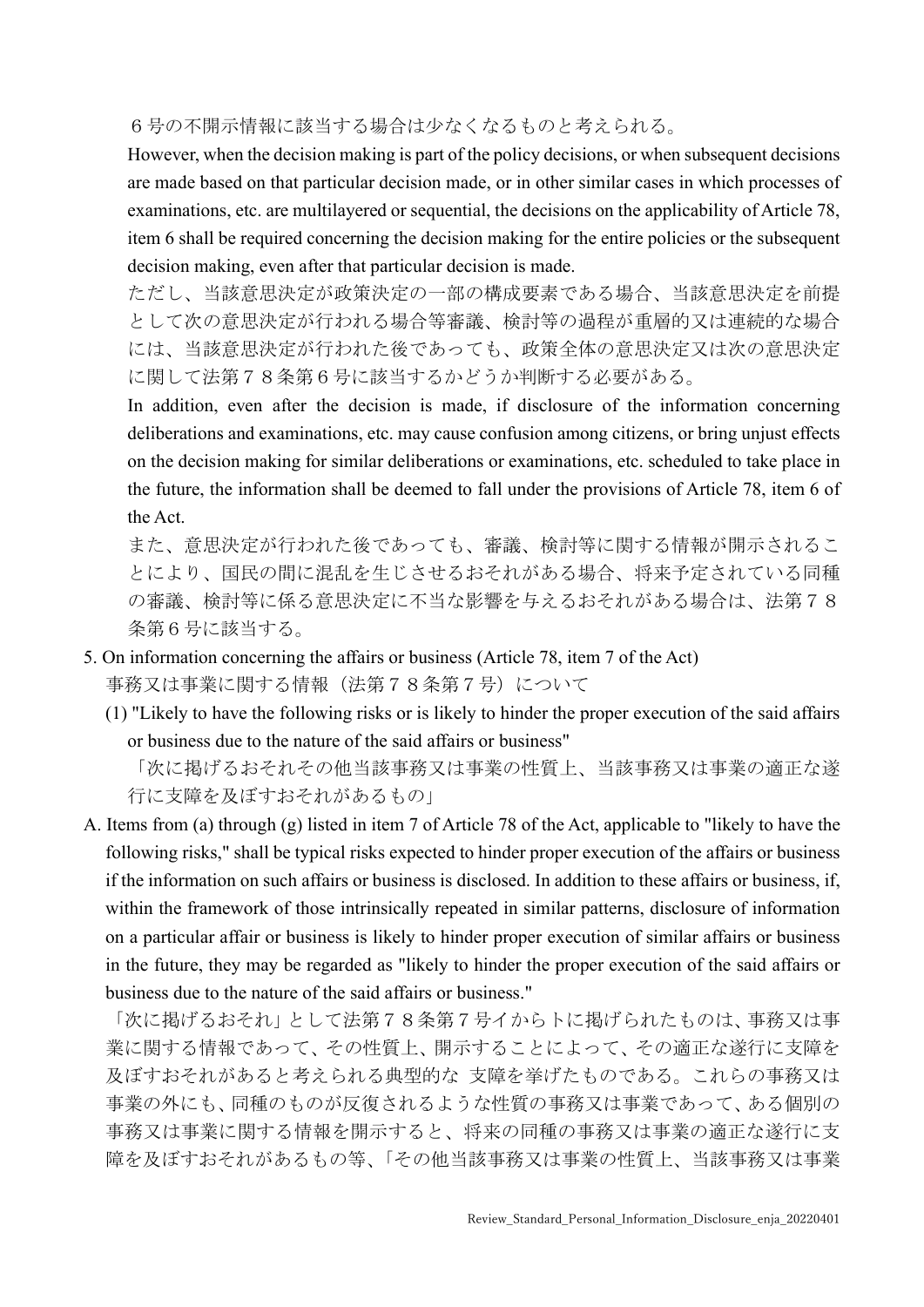の適正な遂行に支障を及ぼすおそれ」があり得る。

B. "Likely to hinder the proper execution of the said affairs or business due to the nature of the said affairs or business" shall be intended to determine whether the proper execution may be hindered when the essential nature of the affairs or business, or more specifically, their purposes and methods of achieving the purposes, etc. are considered.

「当該事務又は事業の性質上、適正な遂行に支障を及ぼすおそれ」とは、当該事務又は事 業の本質的な性格、具体的には、当該事務又は事業の目的、その目的達成のための手法等 に照らして、その適正な遂行に支障を及ぼすおそれがあるかどうかを判断する趣旨であ る。

The provisions of Article 78, item 7 of the Act is not intended to permit the Corporation to make arbitrary decisions. The validity of the requirements of each item shall be objectively evaluated, and the "proper execution" shall be performed, based on comparative consideration of various interests including needs for disclosure while simultaneously protecting personal rights or interests, in the light of regulations and purports deemed justifying the affairs and business.

法第78条第7号の規定は学園の恣意的判断を許容する趣旨ではなく、各規定の要件の 該当性は客観的に判断される必要があり、また、事務又は事業の根拠となる規定・趣旨に 照らし、個人の権利利益を保護する観点からの開示の必要性等の種々の利益を衡量した 上で「適正な遂行」といえるものであることが求められる。

C. The degrees of "hindrance" shall be based on not nominal but substantive grounds, and the degrees of "likelihood" shall not imply simple possibility but require the probability entailing legal protection.

「支障」の程度は、名目的なものでは足りず実質的なものが要求され、「おそれ」の程度 も単なる可能性ではなく、法的保護に値する蓋然性があると認められるかどうかにより 判断する。

(2) "Risk of causing harm to national security, cause damage to the relationship of mutual trust with another country or an international organization, or cause a disadvantage in negotiations with another country or an international organization"

「国の安全が害されるおそれ、他国若しくは国際機関との信頼関係が損なわれるおそ れ又は他国若しくは国際機関との交渉上不利益を被るおそれ」

A. "National security" shall mean that the components of the state, including the land, the people, and the governing system, are maintained peacefully and calmly without any hindrance, that is, the peaceful maintenance of the basic order of the nation. For example, it may imply that the independence and the peace of the nation are protected against any direct or indirect aggression, the life of the people is protected from external threats, and the basic political system and economic/social orders of the nation, as the viable foundations of the nation, are stably maintained.

「国の安全」とは、国家の構成要素である国土、国民及び統治体制が害されることなく平 和で平穏な状態に保たれていること、すなわち、国としての基本的な秩序が平穏に維持さ れている状態をいう。具体的には、直接侵略及び間接侵略に対し、独立と平和が守られて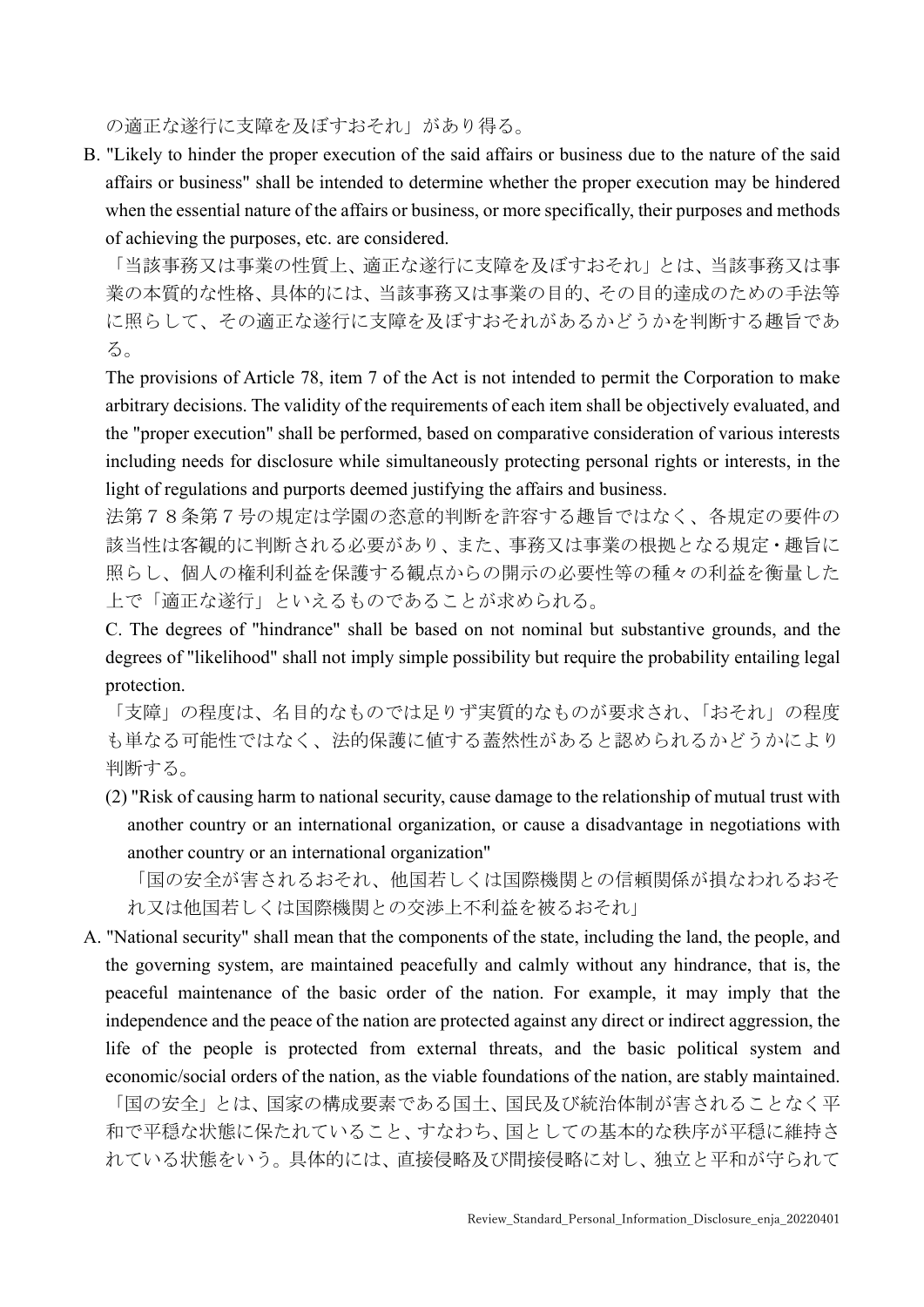いること、国民の生命が国外からの脅威等から保護されていること、国の存立基盤として の基本的な政治方式及び経済・社会秩序の安定が保たれていることなどが考えられる。

B. "Risk of causing harm to national security" shall mean that these significant national interests may be hindered (including the risk of the national security being harmed due to hindrance to the effectiveness of the means for maintaining the significant interests).

「国の安全が害されるおそれ」とは、これらの国の重大な利益に対する侵害のおそれ(当 該重大な利益を維持するための手段の有効性を阻害され、国の安全が害されるおそれが あると考えられる場合を含む。)をいう。

C. "Risk of causing damage to the relationship of mutual trust with another country or an international organization" shall mean that proper relationships maintained by a mutual trust with another country or an international organization (regions, governing organizations, and other similar entities not recognized by Japan (central banks of foreign countries, etc.), the local government of foreign countries, international conferences, and secretariats of other organizations involved in the framework of international collaboration (including Asia-Pacific Economic Cooperation, etc.); hereinafter referred to as "Other Countries, etc.") may be hindered. For example, this applies to information the disclosure of which go counter to arrangements with Other Countries, etc. or generally accepted international practices, run contrary to intentions of Other Countries, etc., or cause unjust disadvantage to Other Countries, etc., or other cases in which the disclosure may cause a negative impact on the relationships between Japan and Other Countries, etc.

「他国若しくは国際機関との信頼関係が損なわれるおそれ」とは、「他国若しくは国際機 関」(我が国が承認していない地域、政府機関その他これらに準ずるもの(各国の中央銀 行等)、外国の地方政府又は国際会議その他国際協調の枠組みに係る組織(アジア太平洋 経済協力等)の事務局等を含む。以下「他国等」という。)との間で、相互の信頼に基づ き保たれている正常な関係に支障を及ぼすおそれをいう。例えば、開示することにより、 他国等との取決め又は国際慣行に反することとなる、他国等の意思に一方的に反するこ ととなる、他国等に不当に不利益を与えることとなるなど、我が国との関係に悪影響を及 ぼすおそれがある情報が該当する。

D. "Risk of causing a disadvantage in negotiations with another country or an international organization" shall mean, among other things, that, in negotiations currently in progress or expected in future with Other Countries, etc., results favorable to Japan may not be obtained or that our negotiating positions may be weakened. For example, this provision shall apply to information concerning negotiations (including past ones), the disclosure of which may reveal positions to be taken by Japan in negotiations currently in progress or expected in future, or allow others to estimate specific details of such current or future positions, causing a negative impact on the negotiations.

「他国若しくは国際機関との交渉上不利益を被るおそれ」とは、他国等との現在進行中の 又は将来予想される交渉において、我が国が望む交渉成果が得られなくなる、我が国の交 渉上の地位が低下する等のおそれをいう。例えば、交渉(過去のものを含む。)に関する 情報であって、開示することにより、現在進行中の又は将来予想される交渉に関して我が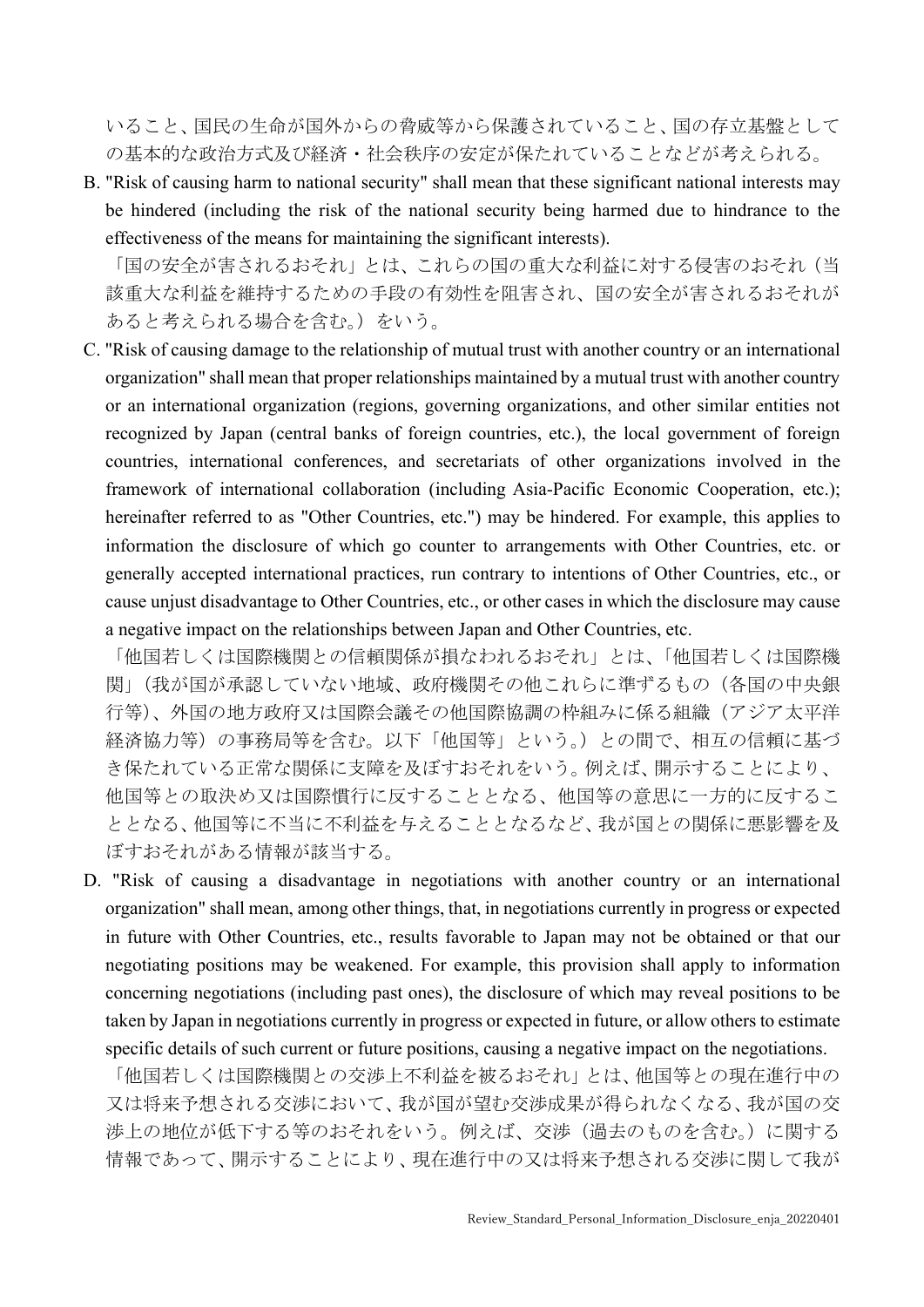国が採ろうとしている立場が明らかにされ、又は具体的に推測されることになり、交渉上 の不利益を被るおそれがある情報が該当する。

(3) "Risk of causing impediments to prevention, suppression, or investigation of crimes, and other matters concerning maintenance of public safety and public order"

「犯罪の予防、鎮圧又は捜査その他の公共の安全と秩序の維持に支障を及ぼすおそれ」

A "Prevention of crimes" shall mean preventing crimes from occurring.

「犯罪の予防」とは、犯罪の発生を未然に防止することをいう。

"Suppression of crimes" shall mean preventing the inception of any crime, or preventing expansion of, or terminating, a crime after occurrence.

「犯罪の鎮圧」とは、犯罪が正に発生しようとするのを未然に防止し、又は犯罪が発生し た後において、その拡大を防止し、又は終息させることをいう。

"Investigation of crimes" shall mean that, when a crime is deemed to have taken place, an investigating organization conducts detection, collection, or detention/preservation of a criminal or any relevant evidence for the purposes of institution of prosecution (a prosecutor initiating a lawsuit to a court, intending to seek judgment on the specified criminal case).

「犯罪の捜査」とは、捜査機関が犯罪があると思料するときに、公訴の提起(検察官が裁 判所に対し、特定の刑事事件について審判を求める意思表示をすることを内容とする訴 訟行為をいう。)等のために犯人及び証拠を発見、収集又は保全することをいう。

B. "Other matters concerning maintenance of public safety and public order" shall mean primarily execution of criminal laws, as represented by prevention, suppression, or investigation of crimes, maintenance of prosecution, and execution of criminal sentences, etc. They may apply to information concerning investigations on criminal cases, as likened to criminal justice procedures, in connection with prevention/investigation of crimes, in accordance with the provisions concerning official inspections, investigations, seizures, and accusations, etc. pursuant to special laws other than the Code of Criminal Procedure (Act No. 131 of 1948), and investigations on violations of the Act concerning Prohibition of Private Monopoly and Maintenance of Fair Trade (Act No. 54 of 1947), regulations on destructive organizations closely connected with prevention/investigation of crimes (including organizations that have attempted indiscriminate mass murders), prevention of unjust acts by members of crime syndicates, regulations on stalking, etc., and forced displacement procedures, etc., the disclosure of which may cause impediments to maintenance of public safety and public order.

「その他の公共の安全と秩序の維持」とは、犯罪の予防、鎮圧又は捜査、公訴の維持及び 刑の執行に代表される刑事法の執行を中心としたものを意味する。刑事訴訟法(昭和23 年法律第131号)以外の特別法により、臨検、捜索、差押え、告発等が規定され、犯罪 の予防・捜査とも関連し、刑事司法手続に準ずるものと考えられる犯則事件の調査、私的 独占の禁止及び公正取引の確保に関する法律(昭和22年法律第54号)違反の調査等 や、犯罪の予防・捜査に密接に関連する破壊的団体(無差別大量殺人行為を行った団体を 含む。)の規制、暴力団員による不当な行為の防止、つきまとい等の規制、強制退去手続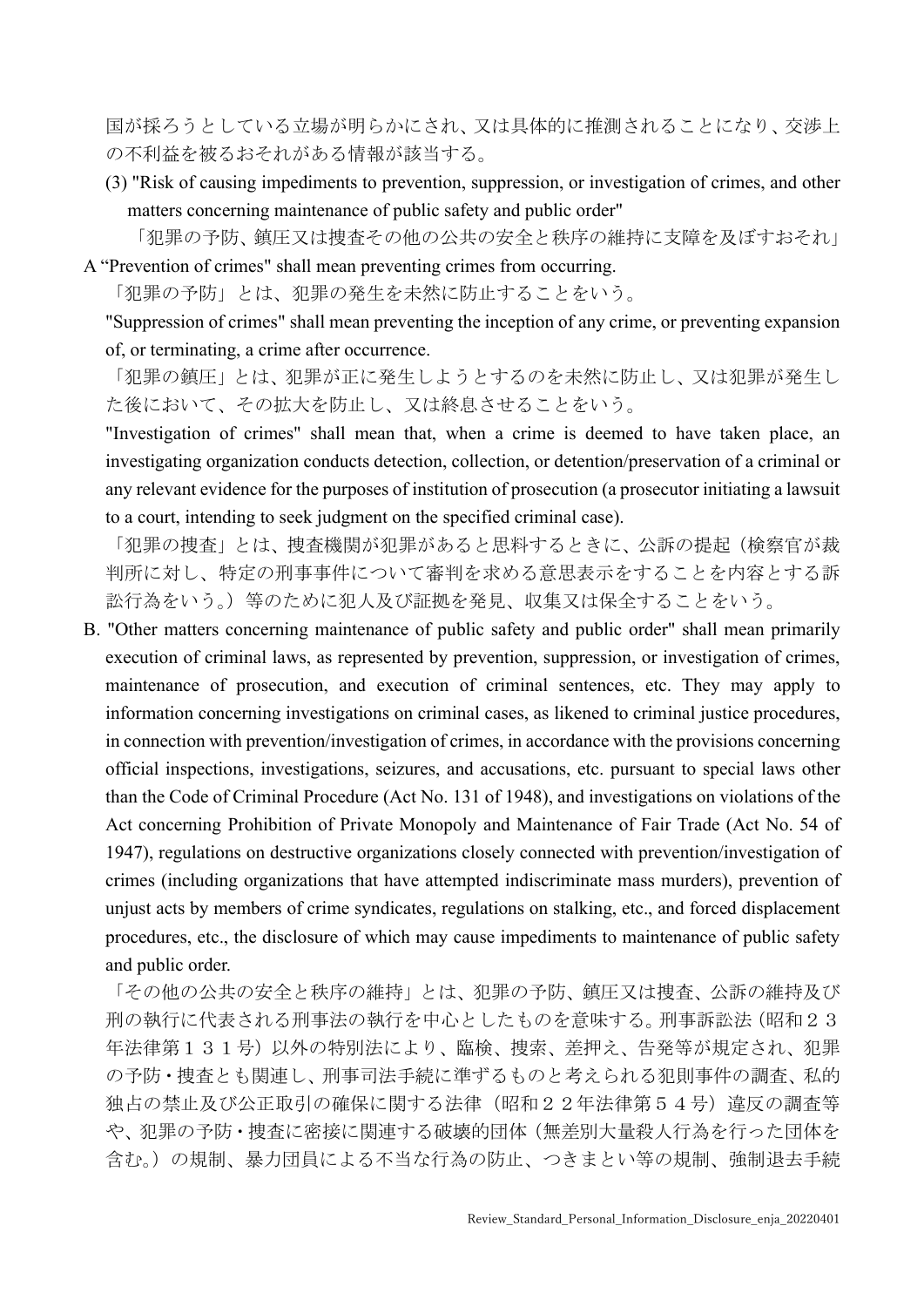に関する情報であって、開示することにより、公共の安全と秩序の維持に支障を及ぼすお それがあるものが該当する。

Furthermore, information the disclosure of which may cause unjust harm to the life, physical body, or properties of a person, including terrorist attacks, illegal entry into, or destruction of, specified buildings or systems, or otherwise provoke, or facilitate implementation of, criminal acts, or may cause problems in security of facilities concerning detention, etc. of possible suspects or defendants, may also be included.

また、開示することにより、テロ等の人の生命、身体、財産等への不法な侵害、特定の建 造物又はシステムに対する不法な侵入・破壊を招くおそれがあるなど、犯罪を誘発し又は 犯罪の実行を容易にするおそれがある情報及び被疑者又は被告人の留置又は勾留に関す る施設保安に支障を生ずるおそれのある情報も該当する。

(4) "Risk of making it difficult to understand accurately facts concerning affairs pertaining to audits, inspections, supervision, examinations, or imposition or collection of tax, or facilitating wrongful acts regarding such affairs, or making it difficult to discover such acts"

「監査、検査、取締り試験又は租税の賦課若しくは徴収に係る事務に関し、正確な事 実の把握を困難にするおそれ又は違法若しくは不当な行為を容易にし、若しくはその 発見を困難にするおそれ」

A. For all affairs pertaining to "audits" (examinations on the appropriateness of affair or business execution or states of properties primarily from a regulatory perspective), "inspections" (for secure execution of laws and regulations, proper management of accounting operations, and examinations of ledgers, documents, and other materials in order to certify standards and grades, etc. of materials), "supervision" (for securing legal or appropriate states of prohibition or restriction of certain acts for administrative purposes), "examinations" (on personal knowledge or capabilities, or performance of inanimate objects), "imposition" (of taxes and public dues by national and local governments on people to collect the taxes, etc.) or "collection" (of taxes and other revenues by the national or local governments) of "tax" (consisting of national and local taxes), the relevant facts shall be accurately understood, evaluated or judged in accordance with the facts to make certain decisions.

「監査」(主として監察的見地から、事務又は事業の執行又は財産の状況の正否を調べる こと。)、「検査」(法令の執行確保、会計経理の適正確保、物資の規格、等級の証明等のた めに帳簿書類その他の物件等を調べること。)、「取締り」(行政上の目的による一定の行為 の禁止又は制限について適法又は適正な状態を確保すること。)、「試験」(人の知識、能力 等又は物の性能等を試すこと。)、「租税」(国税、地方税がある。)の「賦課」(国又は地方 公共団体が、公租公課を特定の人に割り当てて負担させること。)若しくは「徴収」(国又 は地方公共団体が、租税その他の収入金を取ること。)に係る事務は、いずれも事実を正 確に把握し、その事実に基づいて評価又は判断を加えて、一定の決定を伴うことがある事 務である。

B. The information on these affairs includes detailed matters concerning audits, for example, auditees, audit implementation timing, or items to be audited, and examination problems, etc., the prior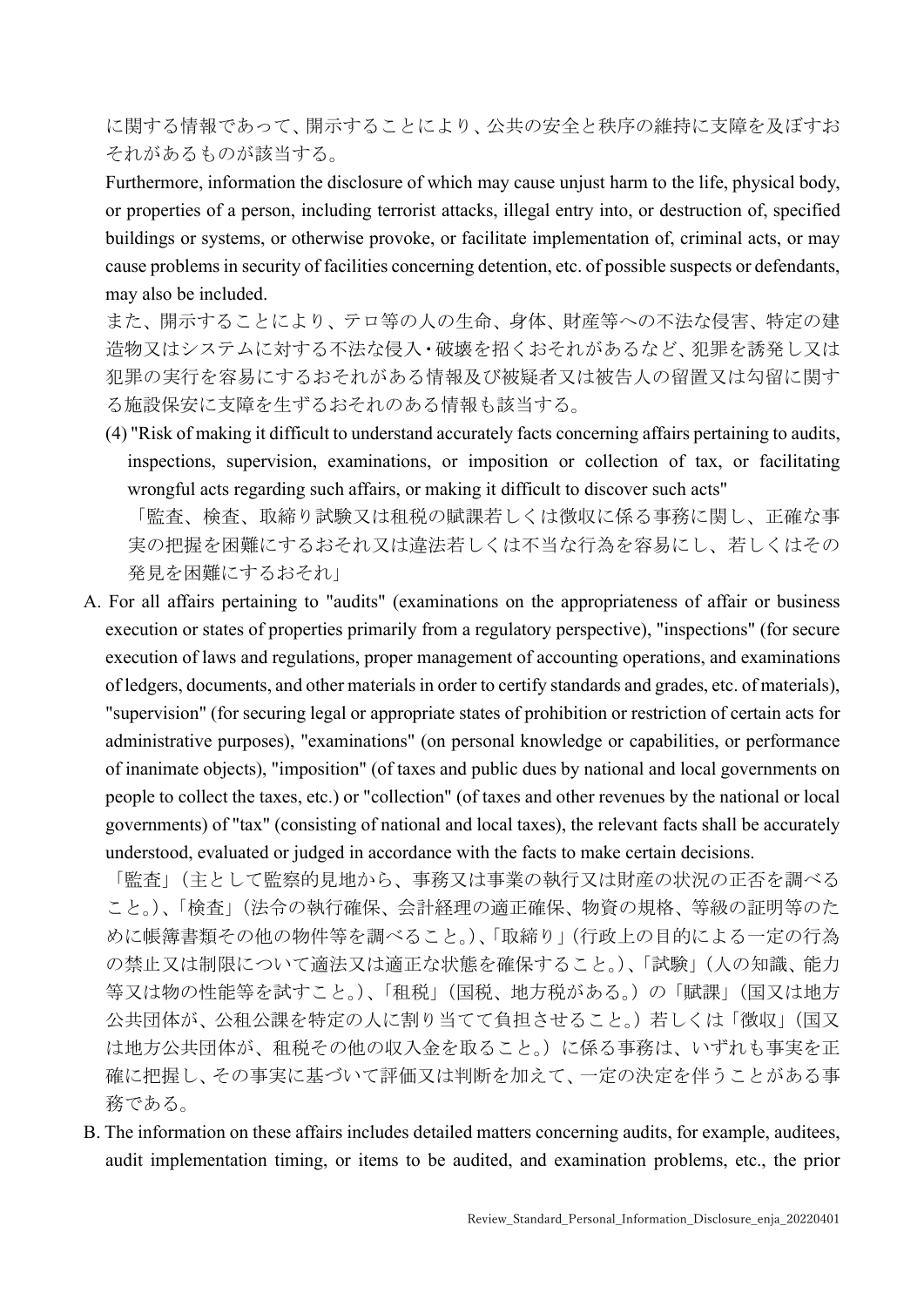disclosure of which will make it difficult to grasp the facts regarded as bases for just and fair evaluation or judgment, or may facilitate legal violations on the part of entities to be administered or inappropriate acts thereon which may not be as egregious as legal violations, or contribute to concealment of their infraction through cunning maneuvers, and thus shall be designated as nondisclosure information. Furthermore, information the ex-post disclosure of which may imply how to evade future regulatory constraints, such as audit details, etc., may fall under the provisions of Article 78, item 7, (c).

これらの事務に関する情報の中には、例えば、監査等の対象、実施時期、調査事項等の詳 細な情報、試験問題等のように、事前に開示すると、適正かつ公正な評価又は判断の前提 となる事実の把握が困難となったり、行政客体における法令違反行為又は法令違反に至 らないまでも妥当性を欠く行為を助長したり、巧妙に行うことにより隠蔽をするなどの おそれがあるものがあり、このような情報は不開示とする。また、事後であっても、例え ば、監査内容等の詳細についてこれを開示すると今後の法規制を免れる方法を示唆する ことになるようなものは、法第78条第7号ハに該当し得る。

(5) Risk of causing unjust damage to the property benefit of the State, an Incorporated Administrative Agency, a local public entity, or a Local Incorporated Administrative Agency concerning affairs pertaining to contracts, negotiations, or administrative objections, and litigations

「契約、交渉又は争訟に係る事務に関し、国、独立行政法人等、地方公共団体又は地方 独立行政法人の財産上の利益又は当事者としての地位を不当に害するおそれ」

Information on affairs pertaining to contracts, negotiations, or litigations participated by the Corporation as a party involved may include negotiation policies for acquisition of land, etc. and land purchase plans, etc., the disclosure of which may make it difficult to reach agreements at reasonable prices or depreciate appropriate property values. Furthermore, the disclosure of policies, etc. concerning negotiations and lawsuits, etc. may unjustly hamper positions reasonably acknowledged for a contractual party. The information on these matters shall thus be treated as non-disclosure information.

学園が一方の当事者となる契約、交渉又は争訟に係る事務に関する情報の中には、例 えば、用地取得等の交渉方針や用地買収計画案を開示することにより、適正な額での 契約が困難になり財産上の利益が損なわれたり、交渉、争訟等の対処方針等を開示す ることにより、当事者として認められるべき地位を不当に害するおそれがあるものが あり、このような情報は不開示とする。

(6) "Risk of causing unjust hindrance to the fair and efficient execution of affairs pertaining to research and study"

「調査研究に係る事務に関し、その公正かつ能率的な遂行を不当に阻害するおそれ」 The information on affairs pertaining to research and study performed by the Corporation may include, for example, (1) information, etc. concerning intellectual property rights, or incomplete research and development issues, etc., the disclosure of which prior to certain designated dates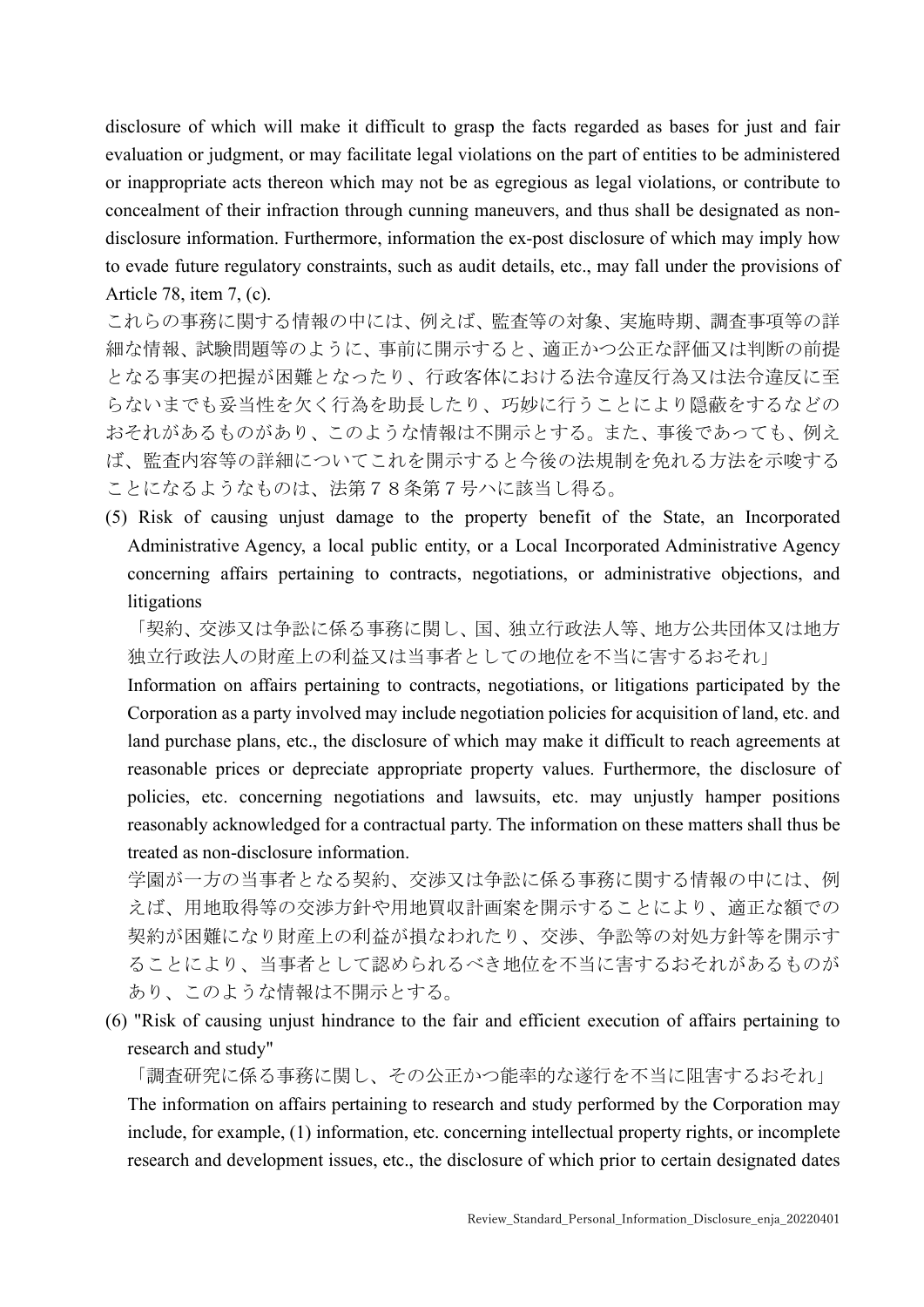may prohibit the benefits of the achievements from being broadly shared by the public, and cause unjust advantages or disadvantages to specified people, and (2) matters still on the trial-and-error stages, the premature disclosure of which may unjustly hinder or diminish free-thinking or creative initiatives, or research motivation, resulting in unjust hindrance to the efficient execution of the affairs. This kind of information shall be treated as non-disclosure information.

学園が行う調査研究に係る事務に関する情報の中には、例えば、①知的所有権に関す る情報、調査研究の途中段階の情報等であって、一定の期日以前に開示することによ り成果を適正に広く国民に提供する目的を損ね、特定の者に不当な利益や不利益を及 ぼすおそれがあるもの、②試行錯誤の段階の情報について開示することにより、自由 な発想、創意工夫又は研究意欲が不当に妨げられ、減退するなど、能率的な遂行を不 当に阻害するおそれがあるものがあり、このような情報は不開示とする。

(7) "Risk of causing hindrance to the maintenance of impartial and smooth personnel practices in the affairs pertaining to personnel management"

「人事管理に係る事務に関し、公正かつ円滑な人事の確保に支障を及ぼすおそれ」

The affairs pertaining to personnel management by the Corporation (for management concerning positions and capabilities, etc. of the personnel, including their appointment, dismissal, disciplinary measures, salaries, and training, etc.) shall be performed for proper management of the organization, and maintained autonomously to some extent. Information concerning the affairs pertaining to personnel management shall include information on performance evaluations, personnel transfers, and promotion, etc., the disclosure of which may reveal the personnel plans, etc. and make it difficult to maintain fair and smooth personnel affairs, and shall thus be designated as non-disclosure information.

学園が行う人事管理(職員の任免、懲戒、給与、研修その他職員の身分、能力等の管理 に関すること。)に係る事務は、組織としての維持の観点から行われ、一定の範囲で当 該組織の自律性を有するものである。人事管理に係る事務に関する情報の中には、例 えば、勤務評価や、人事異動、昇格等の人事構想等を開示することにより、公正かつ円 滑な人事の確保が困難になるおそれがあるものがあり、このような情報は不開示とす る。

(8) "Risk of causing damage to the legitimate interests arising from corporate management with regard to the business of an Incorporated Administrative Agency, an enterprise managed by local public entities or a Local Incorporated Administrative Agency"

「独立行政法人等、地方公共団体が経営する企業又は地方独立行政法人に係る事業に 関し、その企業経営上の正当な利益を害するおそれ」

Information concerning business of the Corporation, if needed to protect fair interests of the business management as the Corporation is involved in certain business affairs, shall be treated as non-disclosure information. However, it shall be noted that the fair interests shall be evaluated, based on the managing entities, the business characteristics and details, etc. and thus naturally differ from those stipulated in Article 78, item 3 of the Act, and may be narrower in scope.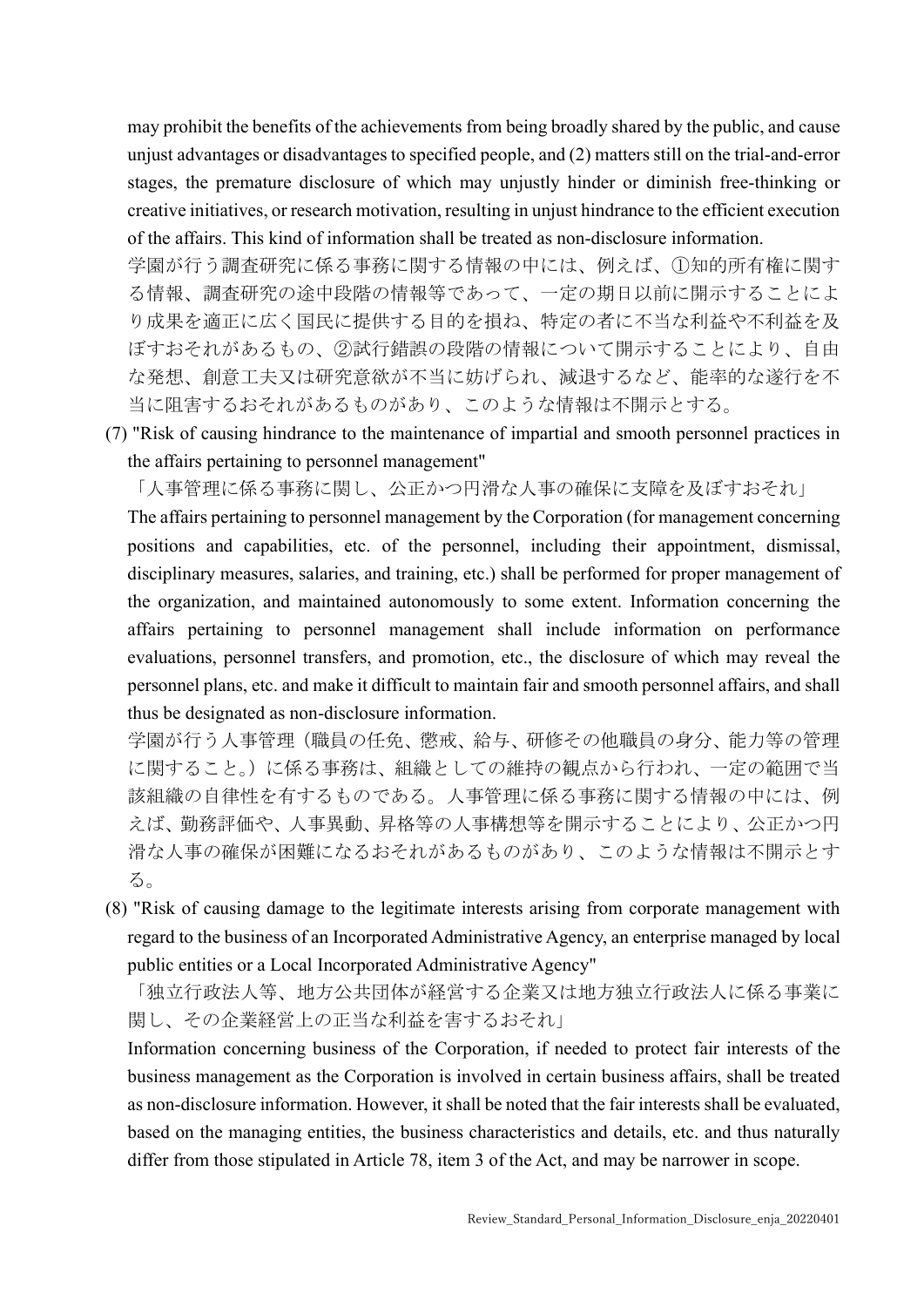学園に係る事業に関連する情報については、企業経営という事業の性質上、企業経営 上の正当な利益を保護する必要があり、これを害するおそれがあるものは不開示とす る。ただし、正当な利益の内容については、経営主体、事業の性格、内容等に応じて判 断する必要があり、その範囲は、法第78条第3号の法人等の場合とは当然異なり、 より狭いものとなる場合があり得ることに留意する。

#### Article 5 Standard for Partial Disclosure 第5条 部分開示に関する基準

Decisions on whether the retained personal information pertaining to the disclosure request should be partially disclosed pursuant to Article 79 of the Act shall be made, based on the following standard. 開示請求に係る保有個人情報について、法第79条に基づき部分開示をすべき場合に該当す るかどうかの判断は、以下の基準により行う。

1. The "case that Non-Disclosure Information is included in the Retained Personal Information pertaining to a Disclosure Request" shall mean a case in which the personal information pertaining to the disclosure request includes information deemed to be non-disclosure information, as a result of reviews on the disclosure request.

「開示請求に係る保有個人情報に不開示情報が含まれている場合」とは、開示請求につい て審査した結果、開示請求に係る個人情報に、不開示情報に該当する情報が含まれている 場合をいう。

While Article 78 of the Act stipulates the disclosure obligation applied to cases in which no nondisclosure information is included in the retained personal information, Article 79, paragraph 1 of the Act stipulates that whether partial disclosure may be allowed in cases where non-disclosure information is included in the retained personal information pertaining to disclosure request.

法第78条では、保有個人情報に全く不開示情報が含まれていない場合の開示義務が定 められているが、法第79条第1項の規定により、開示請求に係る保有個人情報に不開示 情報が含まれている場合に、部分的に開示できるか否かの判断を行わなければならない。

2. "When it is possible to easily divide and exclude"

「容易に区分して除くことができるとき」

(1) Not only when it is difficult to divide information regarded as non-disclosure information within the retained personal information, but also when it is difficult to make a technical separation of the relevant parts even if it is easy to divide them, no disclosure shall be required.

当該保有個人情報のどの部分が不開示情報に該当するかという区分けが困難な場合だ けでなく、区分けは容易であるがその部分の分離が技術的に困難な場合も部分開示を 行う義務はない。

"Divide" shall mean conceptually dividing the portion corresponding to the non-disclosure information and the remaining portion; and "exclude" shall mean making the information disappear by applying certain processes to make indiscernible the part corresponding to the nondisclosure information by means of blackening or covering the relevant portions, etc.

「区分」とは、不開示情報に該当する部分とそれ以外の部分とを概念上区分けするこ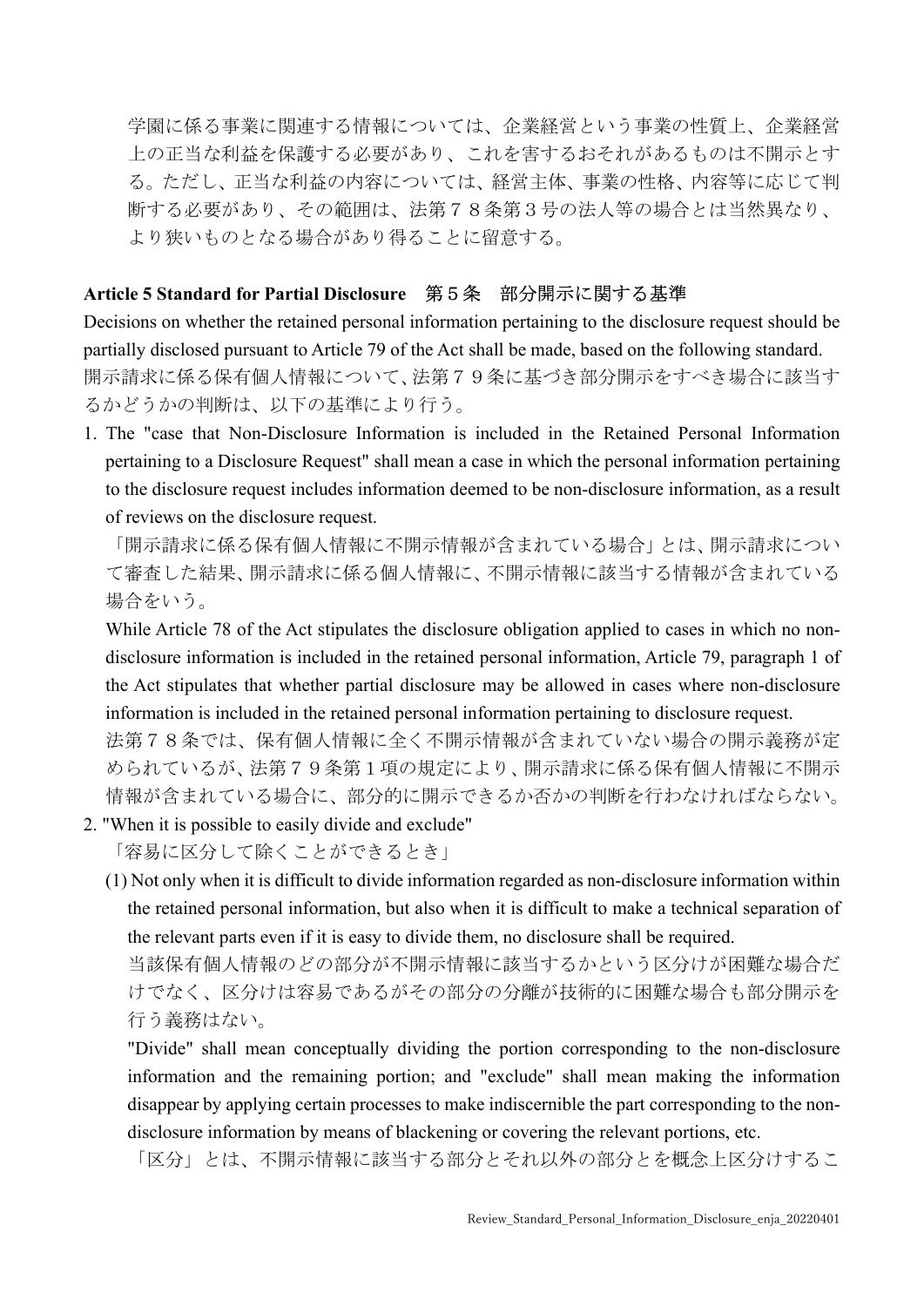とを意味し、「除く」とは、不開示情報に該当する部分を、当該部分の内容が分からな いように墨塗り、被覆等を行うなど、加工することにより、情報の内容を消滅させる ことをいう。

(2) When the retained personal information is recorded in paper-based documents, elimination of non-disclosure information included in the retained personal information shall be generally regarded as easy, as copies of original documents can be blacked and re-copied.

保有個人情報に含まれる不開示情報を除くことは、当該保有個人情報が文書に記録さ れている場合、文書の複写物に墨を塗り再複写するなどして行うことができ、一般的 には容易であると考えられる。

On the other hand, the feasibility of division and exclusion may be a problem when the retained personal information is recorded in audio tapes, video tapes, and magnetic discs, etc. For example, this problem may occur when a disclosure request for an audio tape is made by one of the participants in conversations participated by multiple persons or when people other than the Disclosure Applicant may appear in a recorded video tape. In these cases, the portions to be disclosed shall be determined within the scopes in which it is easy to divide and exclude the nondisclosure information.

一方、録音テープ、ビデオテープ、磁気ディスク等に記録された保有個人情報につい ては、区分して除くことの容易性が問題となる。例えば、複数の人の発言が同時に録 音されているがそのうちの一人から開示請求があった場合や、録画されている映像中 に開示等請求者以外の者が映っている場合などがあり得る。このような場合には、不 開示情報を容易に区分して除くことができる範囲で、開示すべき部分を決定する。

As for the retained personal information in electromagnetic records, the disclosure may be made, for example, by first printing it on paper, and then dividing and eliminating the non-disclosure information. When it is requested to disclose the electromagnetic records as such, it is necessary to make comprehensive evaluations on, for example, the technical feasibility of deleting only the non-disclosure information. When it cannot be performed with any of the existing programs, the provision of "when it is possible to easily divide and exclude" shall not apply.

なお、電磁的記録に記録された保有個人情報については、紙に出力した上で、不開示 情報を区分して除いて開示することも考えられる。電磁的記録をそのまま開示するこ とを求められた場合は、不開示情報の部分のみを削除することの技術的可能性等を総 合的に判断する必要がある。既存のプログラムでは行えない場合は、「容易に区分して 除くことができるとき」に該当しない。3. "Shall disclose ... the portion other than the excluded portion" shall be intended to specify the scope that has to be disclosed. How to delete specific descriptions for implementation of partial disclosure shall be left to the appropriate discretion compatible with the intent of the Act. In other words, whether to black the entire recorded portion of the non-disclosure information, to cover the portion to the extent sufficient to make it illegible, or make indiscernible only the major portions within the records, etc. shall be determined based on the consideration of the ease of the methods on the condition that the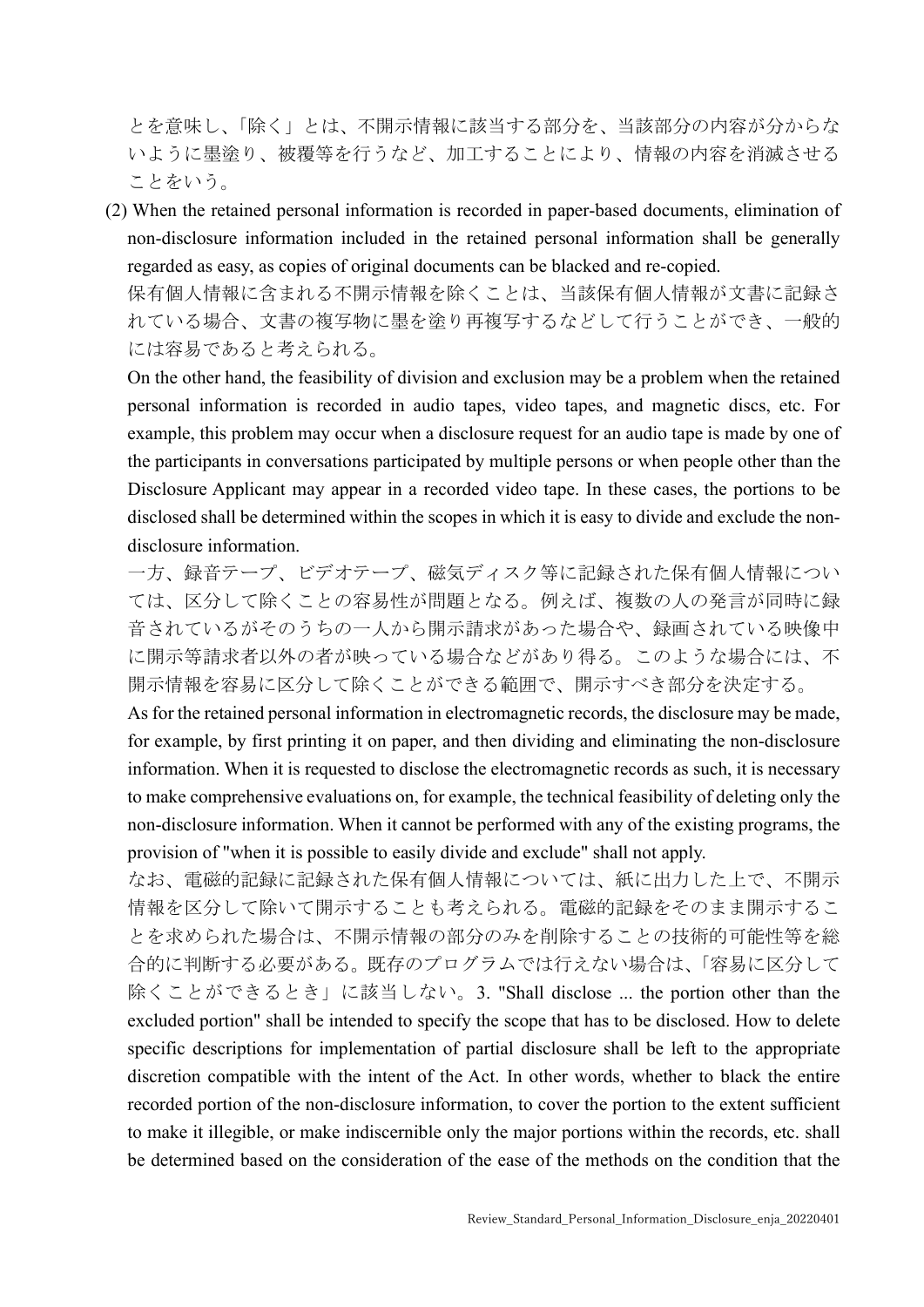non-disclosure information is deemed to remain undisclosed. Even if part of the portion constituting the non-disclosure information that makes conceptually undivided whole is disclosed, the non-disclosure obligation shall be deemed to have been fulfilled as long as the non-disclosure information is deemed to remain substantively undisclosed.

「当該部分を除いた部分につき開示しなければならない」とは、義務的に開示すべき 範囲を定める趣旨である。なお、部分開示の実施に当たり、具体的な記述をどのよう に削除するかについては、法の目的に沿った合目的的な裁量に委ねられている。すな わち、不開示情報の記録部分の全体を完全に黒く塗るか、文字が判読できない程度に 被覆するか、当該記録中の主要な部分だけ塗り潰すかなどの方法の選択は、不開示情 報を開示した結果とならない範囲内において、当該方法を講ずることの容易さ等を考 慮して判断することとなる。その結果、観念的には一まとまりの不開示情報を構成す る一部が開示されることになるとしても、実質的に不開示情報が開示されたと認めら れないのであれば、不開示義務に反するものではない。

4. In the case that the information that can identify a specific individual other than the Disclosure Applicant is included

開示等請求者以外の特定の個人を識別することができる情報が記録されている場合

(1) Concerning the information that can identify a specific individual other than the Disclosure Applicant, if by excluding the portion of the description, etc. that can identify the specific individual other than the Disclosure Applicant, such as a name or date of birth, from the said information, it is found that disclosure of the information is not likely to cause damage to the rights and interests of an individual other than the disclosure requester, the remaining portion shall not be treated as the non-disclosure information specified in Article 78, item 2 of the Act. In other words, that portion shall be disclosed pursuant to the provision of Article 79, paragraph 1 of the Act, unless it falls under other provisions about non-disclosure information.

開示等請求者以外の特定の個人を識別することができる情報について、氏名、生年月 日その他の特定の個人を識別することができることとなる記述等の部分を除くことに より、残りの部分を開示しても開示等請求者以外の個人の権利利益の保護の観点から 支障が生じないと認められるときは、当該残りの部分については、法第78条第2号 に規定する不開示情報には該当しないものとして取り扱う。したがって、当該部分は、 他の不開示情報の規定に該当しない限り、法第79条第1項の規定により開示するこ ととする。

However, when the provision of Article 79, paragraph 1 of the Act should apply, it is necessary to make it possible to easily divide and exclude the non-disclosure information. It is thus necessary to treat the information concerning personal matters as a whole as non-disclosure information if it is impossible to easily divide and exclude the portions that allow personal identification from the others.

ただし、法第79条第1項の規定を適用するに当たっては、容易に区分して除くこと ができるかどうかが要件となるので、個人を識別させる要素とそれ以外の部分とを容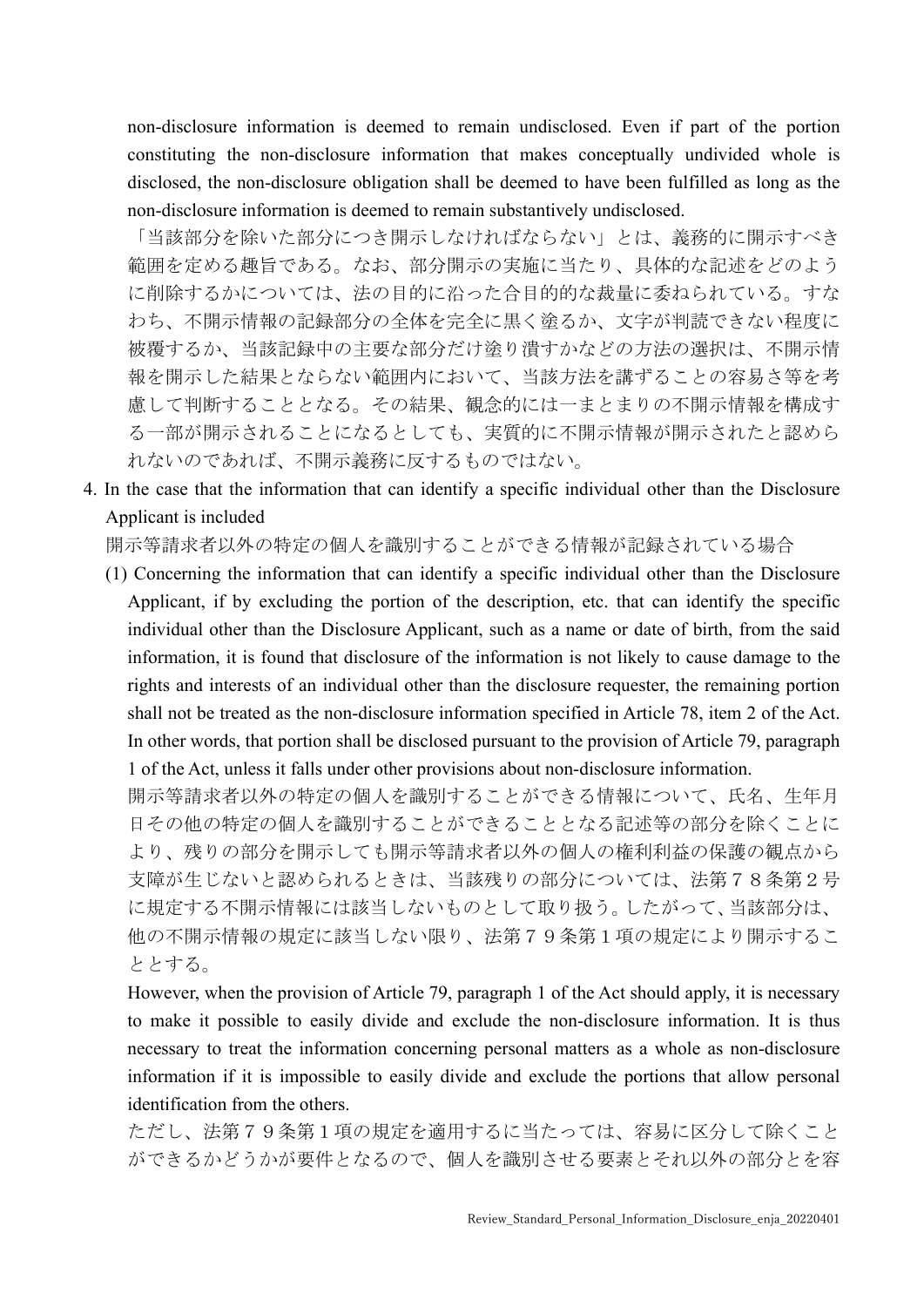易に区分して除くことができない場合は、当該個人に関する情報は全体として不開示 とする。

(2) It is also necessary to note that there are cases in which disclosure should be regarded as inappropriate even if it is made impossible to identify a specific individual by eliminating elements that make it possible to identify a specific individual other than the Disclosure Applicant. For example, information closely related to individual personality, including essays, or unpublished theses written by an individual, the disclosure of which may infringe on personal rights or interests, shall be treated as non-disclosure information.

開示等請求者以外の特定の個人を識別させる要素を除去し誰の情報であるかが分から なくなっても、開示することが不適当であると認められる場合もあることに留意する。 例えば、作文などの個人の人格と密接に関連する情報や、個人の未公表の論文等開示 すると個人の権利利益を害するおそれのあるものは不開示とする。

#### Article 6 Standard for Discretionary Disclosure 第6条 裁量的開示に関する基準

Decisions on whether the retained personal information pertaining to the disclosure request should be discretionary disclosed pursuant to Article 80 of the Act shall be made, based on the following standard. 開示請求に係る保有個人情報について、法第80条に基づき裁量的開示ができる場合に該当 するかどうかの判断は、以下の基準により行う。

"When ... particularly necessary for protecting the rights and interests of individuals" shall mean the information to which the non-disclosure information of items of Article 78 of the Act apply, and which is deemed to require disclosure in order to protect rights or interests of the individual, as determined from an elevated standpoint.

「個人の権利利益を保護するため特に必要があると認めるとき」とは、法第78条各号の不 開示情報に該当する情報であるが、高度な判断により、当該個人の権利利益を保護するため に特に開示する必要があると認められる場合をいう。

While, in each item of Article 78 of the Act, there are cases in which the interests to be protected in accordance with the provision and the interests derived from disclosure of the information are compared, the information made not to be disclosed pursuant to the provisions of Article 78 may be disclosed here if the disclosure is deemed necessary.

法第78条各号においても、当該規定により保護する利益と当該情報を開示することによる 利益との比較衡量が行われる場合があるが、ここでは、法第78条の規定が適用され不開示 となる場合であっても、なお開示する必要性があると認められる場合には、開示することが できるものとする。

### Article 7 Standard for Information on the Existence or Non-Existence of Retained Personal Information 第7条 保有個人情報の存否に関する情報に関する基準

Decisions on whether a disclosure request should be refused without making clear the existence or non-existence of the retained personal information shall be made, based on the following standard.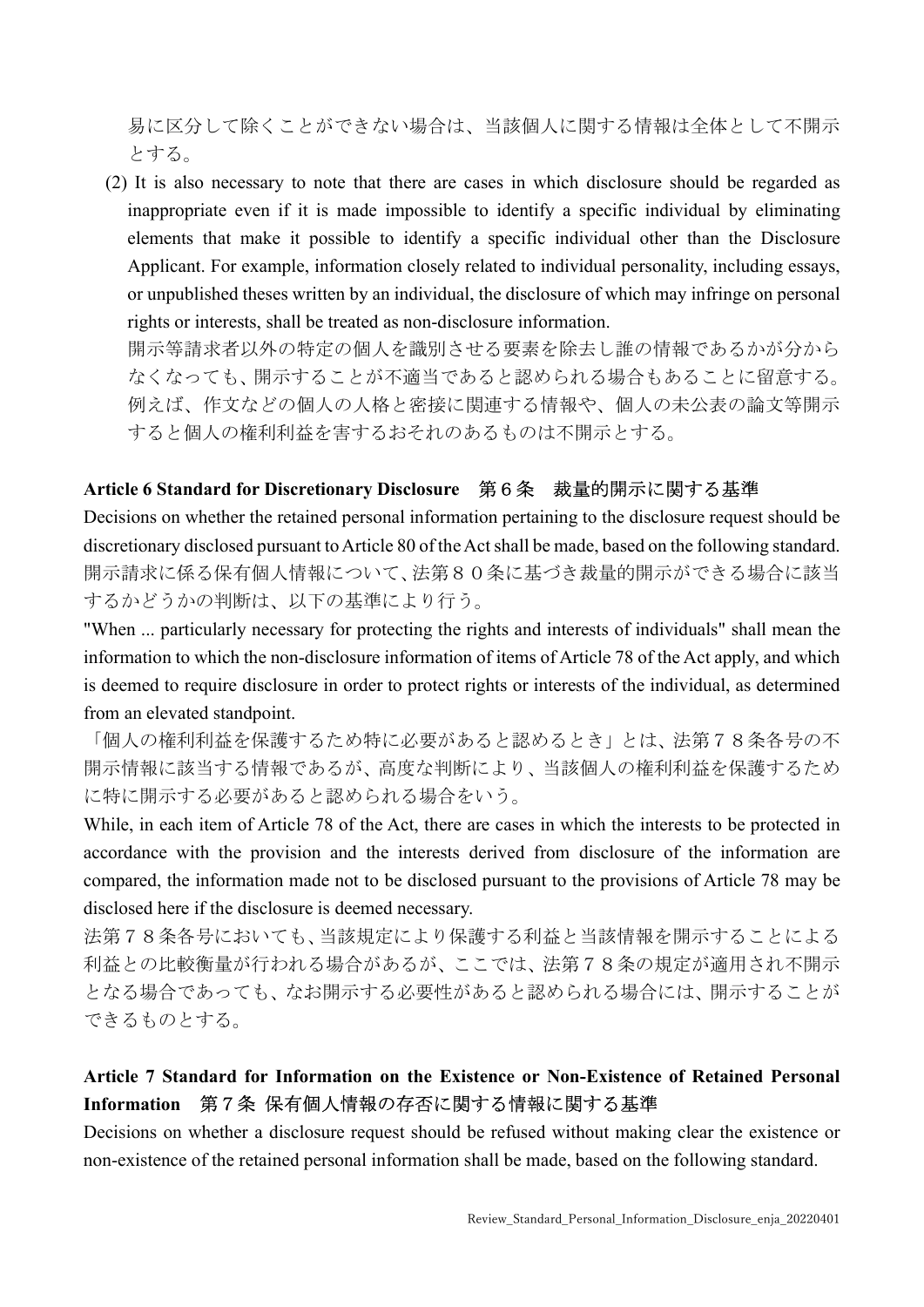開示請求に対し、保有個人情報の存否を明らかにしないで当該開示請求を拒否すべき場合に 該当するかどうかの判断は、以下の基準により行う。

1. "When non-disclosure information will be disclosed by merely answering whether or not the retained personal information pertaining to a disclosure request exists" shall mean cases in which if the reply to the existence of the retained personal information pertaining to the disclosure request is given, whether actually exists or not, the non-disclosure information is substantively disclosed, as the reply is automatically related to the information contained in the disclosure request. For example, this may apply to a disclosure request made by an individual concerned about information concerning complaints filed by persons other than the individual concerned.

「開示請求に係る保有個人情報が存在しているか否かを答えるだけで、不開示情報を開 示することとなるとき」とは、開示請求に係る保有個人情報が実際にあるかないかにかか わらず、開示請求された保有個人情報の存否について回答すれば、開示請求に含まれる情 報が結合することにより、実質的に不開示情報を開示することとなる場合をいう。例え ば、本人以外の者が行った苦情相談に関する情報について、本人から開示請求があった場 合等が考えられる。

2. The reasons to be given pursuant to Article 8 of the Administrative Procedure Act when a disclosure request needs to be refused without making clear the existence or non-existence of the retained personal information shall specify, as concretely as possible, what kind of non-disclosure information is disclosed by answering the existence or non-existence of the retained personal information pertaining to the request, based on the nature and content of the information, and descriptions in the documented disclosure request.

当該保有個人情報の存否を明らかにしないで、当該開示請求を拒否する場合に行政手続 法第8条に基づき示さなければならない処分の理由については、当該情報の性質、内容、 開示請求書の記載内容等を踏まえ、請求のあった保有個人情報の存否を答えることによ り、どのような不開示情報を開示することになるかどうかをできる限り具体的に提示す る。

Furthermore, concerning information the request for which shall be refused without making clear the existence or non-existence, such requests shall always be refused without clarifying the existence or non-existence of the pertinent matters.

また、存否を明らかにしないで拒否することが必要な類型の情報については、常に存否を 明らかにしないで拒否しなければならない。

#### Article 8 Review Standard for Correction Decisions, etc. 第8条 訂正決定等の審査基準

A decision on making a correction or not making a correction pursuant to the provisions of Article 93 of the Act (hereinafter referred to as "Correction Decisions, etc.") shall be made in accordance with the following.

法第93条の規定に基づく訂正をする旨又は訂正をしない旨の決定(以下「訂正決定等」と いう。)は、以下により行う。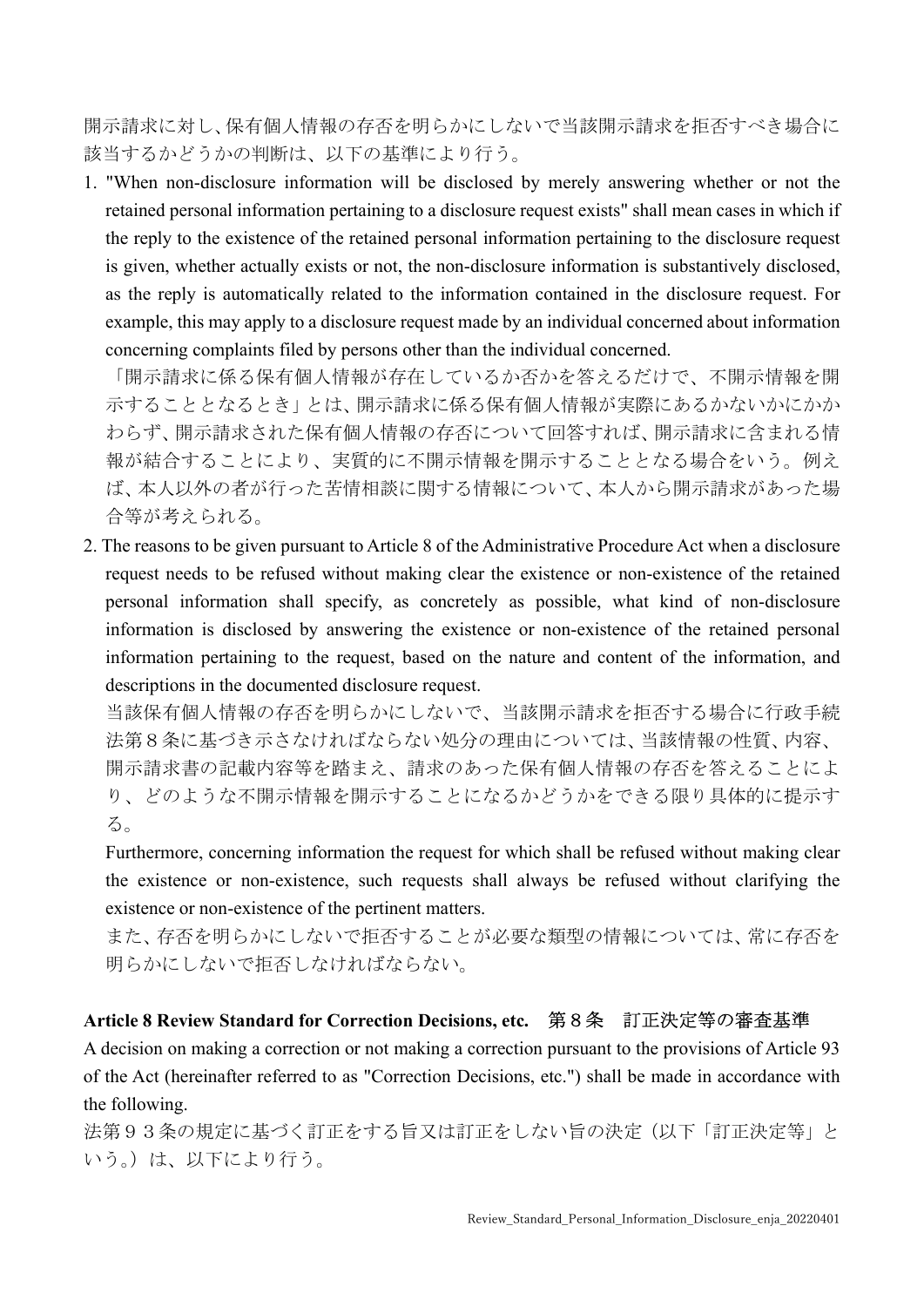1. Correction decisions shall be made only on "facts," and shall not be made on evaluations or decisions. 訂正請求の対象は、「事実」とし、評価・判断には及ばないものとする。 However, whether any act has been made based on evaluations, and data, etc. used for the evaluations shall be regarded as facts.

ただし、評価した行為の有無、評価に用いられたデータ等は事実に該当する。

2. Decisions to the effect of making a correction shall be made when the retained personal information turns out not to reflect the facts, as indicated in the correction request, as a result of the relevant investigations, etc., suggesting reasonable ground for the correction request.

訂正をする旨の決定は、調査等の結果、訂正請求のとおり保有個人情報が事実でないこと が判明し、当該請求に理由があると認める場合に行う。

In this case, the corrections shall be made to the extent necessary to attain the purpose of use for the retained personal information pertaining to the correction request.

この場合の訂正は、当該訂正請求に係る保有個人情報の利用目的の達成に必要な範囲内 で行う。

The investigations for determining whether the request is based on proper reasons have only to be conducted to the extent required for attaining the purpose of use for the retained personal information. If the corrections are clearly deemed no necessary for the purpose of use, no special investigation shall be necessary. More specifically, this may apply to requests for corrections based on the present facts for information the purpose of which is to record the past facts.

なお、請求内容に理由があるかどうかを判断するために行う調査は、保有個人情報の利用 目的の達成の範囲内で行えば足り、訂正をすることが利用目的の達成に必要でないこと が明らかな場合は、特段の調査を行う必要はない。具体例としては、過去の事実を記録す ることが利用目的であるものについて現在の事実に基づいて訂正することを請求するよ うな場合が考えられる。

- 3. Decisions to the effect of non-correction shall be made in any of the following cases. 訂正しない旨の決定は、次のいずれかに該当する場合に行う。
	- (1) Special procedures are established for correction of retained personal information in provisions stipulated in laws other than the Act or orders based on those laws. 保有個人情報の訂正に関して法以外の法律又は当該法律に基づく命令の規定により特 別の手続が定められている場合
	- (2) The correction request is not for the retained personal information stipulated in each item of paragraph 1 of Article 90 of the Act.

法第90条第1項各号に規定する保有個人情報に係る訂正請求でない場合

(3) The correction request is not made within ninety days from the date of disclosure of the retained personal information.

保有個人情報の開示を受けた日から90日以内に行われた訂正請求でない場合

(4) There is a deficiency in the matters to be described in the documented correction request, as stipulated in the items of Paragraph 1, Article 91 of the Act, or there is a deficiency in the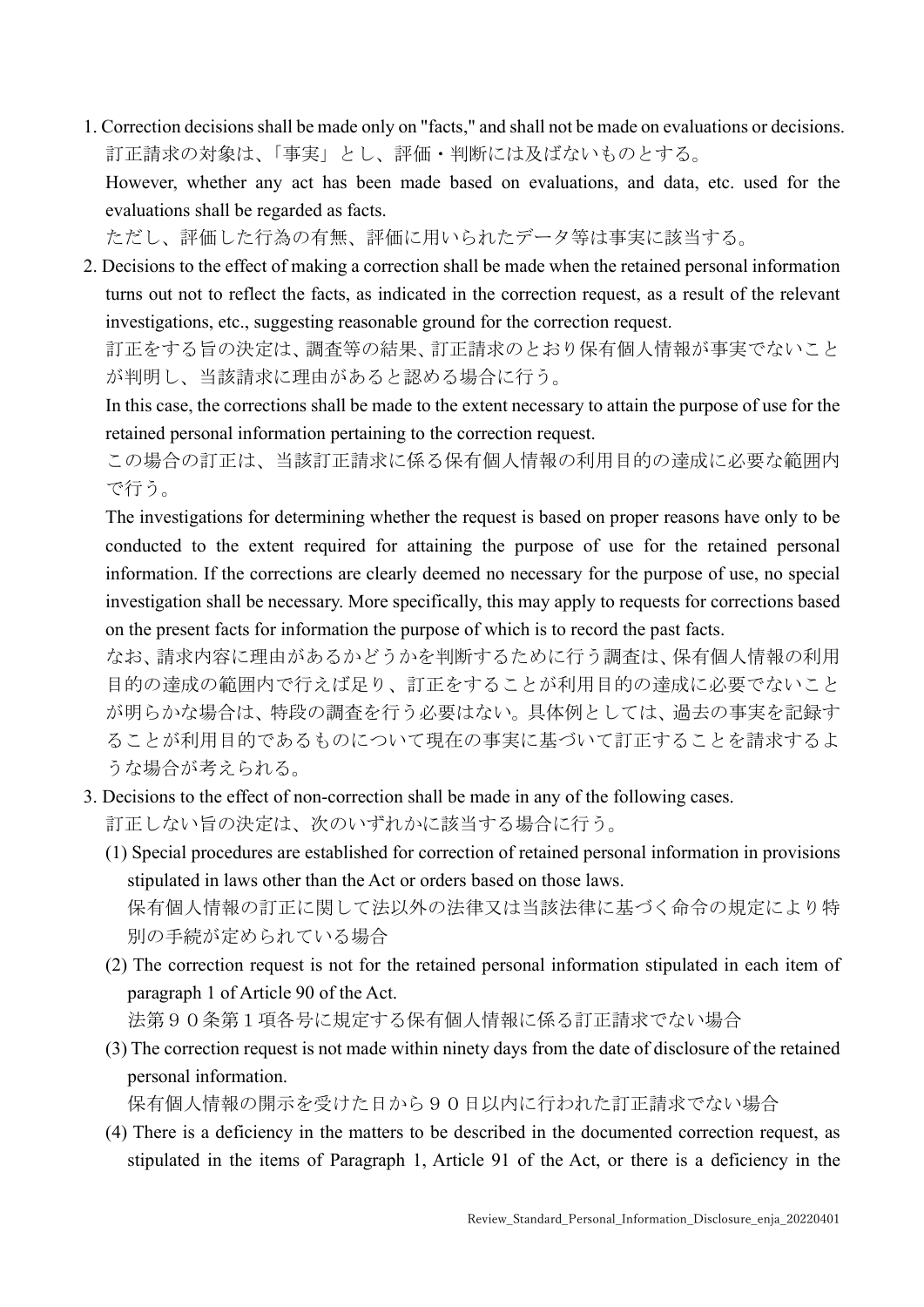document certifying the individual concerned with the retained personal information pertaining to the correction request (or the statutory representative of a minor or an adult ward), as stipulated in Paragraph 2 of the same article. However, if the deficiency may be deemed to be correctable, the Disclosure Applicant shall be, as a general rule, requested to make the necessary correction. 訂正請求書に法91条第1項各号に規定する事項の記載の不備がある場合又は同条第 2項に規定する訂正請求に係る保有個人情報の本人であること(未成年又は成年被後 見人にあっては、本人の法定代理人であること。)を示す書類に不備がある場合。ただ し、当該不備を補正することができると認められる場合は、原則として、開示等請求 者に補正を求めるものとする。

- (5) As a result of investigations, the retained personal information pertaining to the correction request has not turned out not to reflect the facts, or the facts have not been clearly ascertained. 調査等の結果、訂正請求に係る保有個人情報が事実でないことが判明しない場合又は 事実関係が明らかにならなかった場合
- (6) Correction may exceed the scope of purpose of use designated for the retained personal information.

訂正をすることが、当該保有個人情報の利用目的の範囲を超える場合

(7) The facts revealed from investigations have turned out to be different from the contents actually recorded as of the request or the requested descriptions. However, whenever necessary, corrections shall be made ex officio to the revealed facts. 調査の結果判明した事実が、請求時点において実際に記録されていた内容とも、請求

の内容とも異なることが判明した場合。ただし、必要な場合は、判明した事実に即し て、職権により訂正を行うものとする。

### Article 9 Review Standard for Use Suspension Decisions, etc. 第9条 利用停止決定等の審 査基準

A decision on implementing or not implementing suspension of use pursuant to Article 101 of the Act (hereinafter referred to as "Use Suspension Decisions, etc.") shall be made in accordance with the following.

法第101条の規定に基づく利用停止をする旨又は利用停止をしない旨の決定(以下「利用 停止決定等」という。)は、以下により行う。

1. Decisions to the effect of implementing suspension of use shall be made when the retained personal information pertaining to the request falls under any of the following, suggesting reasonable ground for the use suspension request.

利用停止をする旨の決定は、請求に係る保有個人情報が次のいずれかに該当し、当該請求 に理由があると認める場合に行う。

(1) The information has not been acquired legitimately.

適法に取得されたものでない場合

"Not acquired legitimately" shall mean, for example, acquisition by violent or threatening means,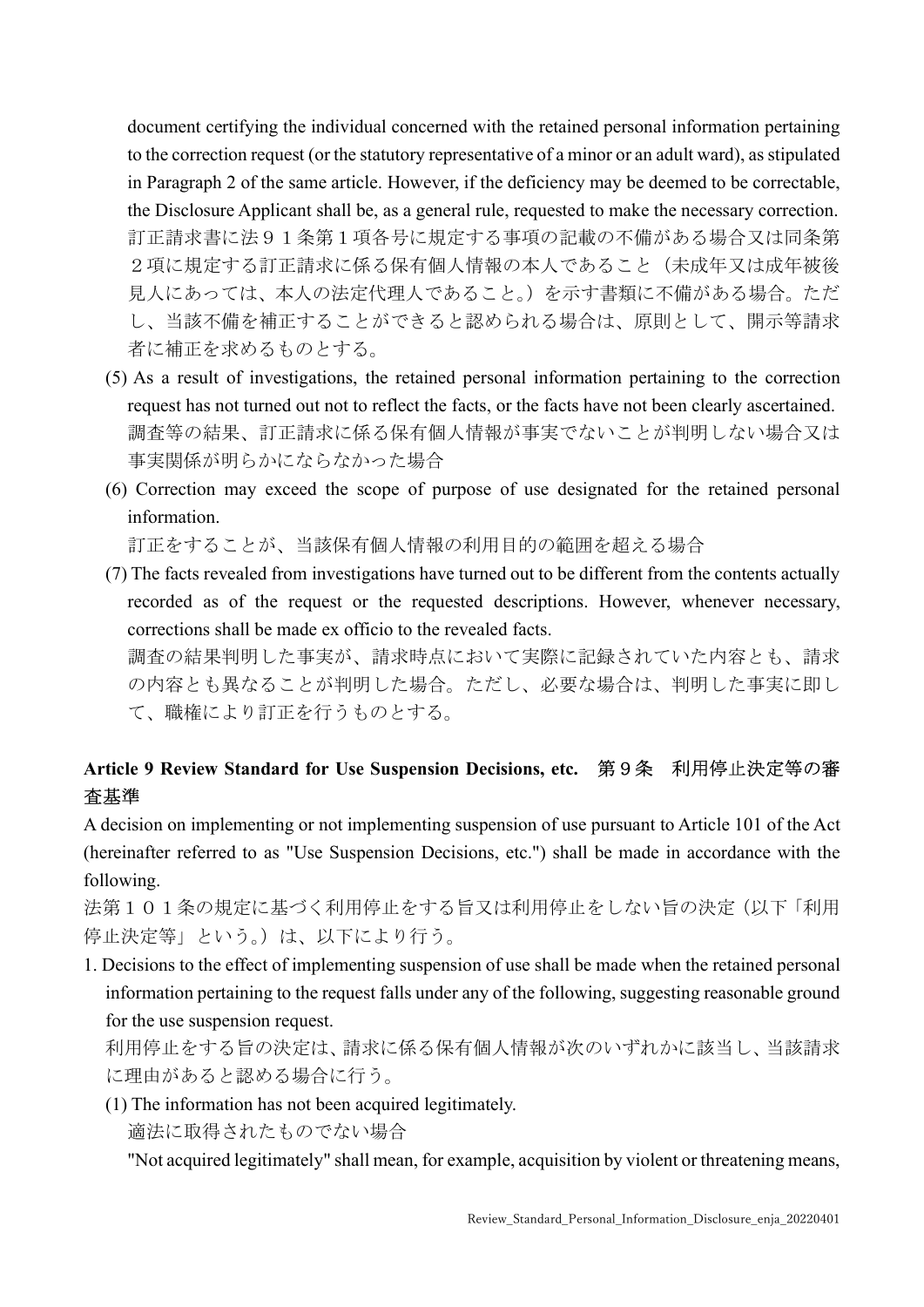or in violation of individual laws and regulations stipulating acquisition of personal information. 「適法に取得されたものでない場合」とは、暴行、脅迫等の手段により取得した場合、 個人情報の取得について定めた個別法規に違反して取得した場合等をいう。

(2) The information is retained in violation of the provisions of Article 61, paragraph 2 of the Act. 法第61条第2項の規定に違反して保有されている場合

"The information is retained in violation of the provisions of Article 61, paragraph 2 of the Act" shall mean that the information is retained, exceeding the scope required for attaining the purpose of use once established. It may also include a case in which the information is retained by changing the purpose of use, exceeding the reasonably acknowledged scope relevant to the originally established purpose of use, in violation of Article 61, paragraph 3 of the Act.

「法第61条第2項の規定に違反して保有されている場合」とは、いったん特定され た利用目的の達成に必要な範囲を超えて個人情報を保有している場合をいう。また、 法第条61第3項に違反して、当初の利用目的と相当の関連性を有すると合理的に認 められる範囲を超えて利用目的の変更を行っている場合も含まれる。

(3) The information is used in violation of the provisions of Article 67 of the Act. 法第67条の規定に違反して利用されている場合

"The information is used in violation of the provisions of Article 67 of the Act" shall mean that the retained personal information is used for purposes other than the purpose of use, exceeding the legally permitted limits.

「法第67条の規定に違反して利用されている場合」とは、法が許容する限度を超え て利用目的以外の目的で保有個人情報を利用している場合をいう。

(4) The retained personal information is provided in violation of the provisions of Article 67 of the Act.

保有個人情報が法第67条の規定に違反して提供されている場合

"The retained personal information is provided in violation of the provisions of Article 67 of the Act" shall mean that the retained personal information is provided for purposes other than the purpose of use, exceeding the legally permitted limits.

「法第67条の規定に違反して提供されている場合」とは、法が許容する限度を超え て利用目的以外の目的で保有個人情報を提供している場合をいう。

The use suspension shall be implemented to the extent necessary to secure proper handling of the retained personal information pertaining to the use suspension request. For example, if all uses on the retained personal information are in violation, all the uses shall be suspended; and if part of the uses is in violation, only that part shall be suspended.

なお、利用停止は、利用停止請求に係る保有個人情報の適正な取扱いを確保するため に必要な限度で行うものとし、例えば、当該保有個人情報について、そのすべての利 用が違反していればすべての利用停止を、一部の利用が違反していれば一部の利用停 止を行うものとする。

Furthermore, if deletion of the retained personal information is requested by the individual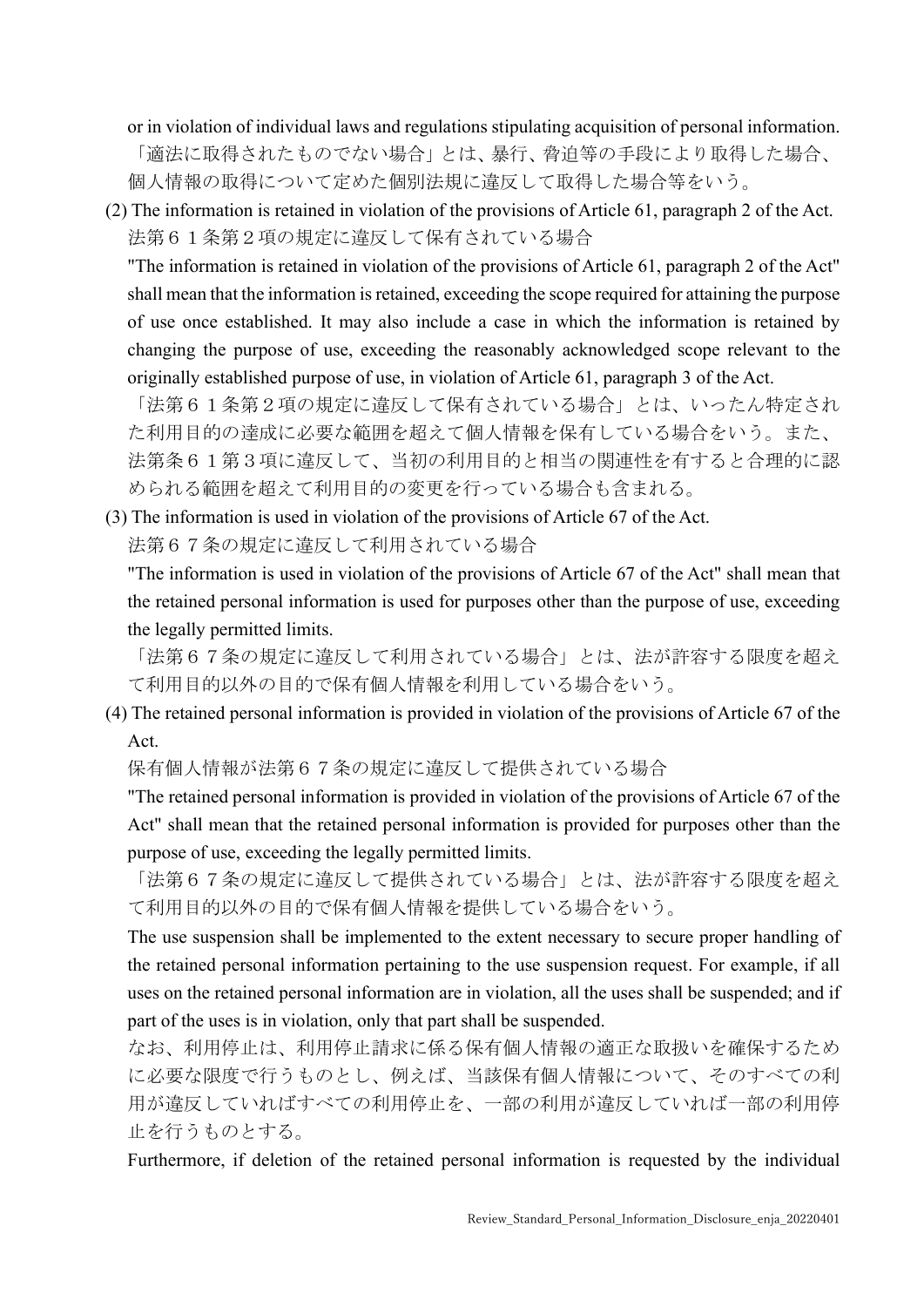concerned due to uses other than the purpose of use, the suspension of use for purposes other than the purpose of use will be sufficient in order to secure proper handling of personal information; it is not necessary to delete the retained personal information.

また、例えば、利用目的外の利用を理由として、本人から保有個人情報の消去を求め られた場合には、個人情報の適正な取扱いを確保する観点から、当該利用目的外の利 用を停止すれば足り、当該保有個人情報を消去するまでの必要はない。

2. Decisions to the effect of not implementing suspension of use shall be made in any of the following cases.

利用停止しない旨の決定は、次のいずれかに該当する場合に行う。

- (1) Special procedures are established for suspension of use of retained personal information in provisions stipulated in laws other than the Act or orders based on those laws. 保有個人情報の利用停止に関して法以外の法律又は当該法律に基づく命令の規定によ り特別の手続が定められている場合
- (2) The use suspension request is not for the retained personal information stipulated in each item of paragraph 1 of Article 98.

法第98条第1項各号に規定する保有個人情報に係る利用停止請求でない場合

(3) The use suspension request is not made within ninety days from the date of disclosure of the retained personal information.

保有個人情報の開示を受けた日から90日以内に行われた利用停止請求でない場合

- (4) There is a deficiency in the matters to be described in the documented use suspension request, as stipulated in the items of Paragraph 1, Article 99 of the Act, or there is a deficiency in the document certifying the individual concerned with the retained personal information pertaining to the correction request (or the statutory representative of a minor or an adult ward), as stipulated in Paragraph 2 of the same article. However, if the deficiency may be deemed to be correctable, the Disclosure Applicant shall be, as a general rule, requested to make the necessary correction. 利用停止請求書に法第99条第1項各号に規定する事項の記載の不備がある場合又は 同条第2項に規定する利用停止請求に係る保有個人情報の本人であること(未成年又 は成年被後見人にあっては、本人の法定代理人であること。)を示す書類に不備がある 場合。ただし、当該不備を補正することができると認められる場合は、原則として、開 示等請求者に補正を求めるものとする。
- (5) No good reason is recognized for the use suspension request. 利用停止請求に理由があると認められない場合
- (6) With the nature of the affairs pertaining to the purpose of use of the retained personal information properly considered, the suspension of use is expected to cause significant hindrance to proper execution of the affairs.

利用停止することにより当該保有個人情報の利用目的に係る事務の性質上、当該事務 の適正な遂行に著しい支障を及ぼすおそれがあると認められる場合